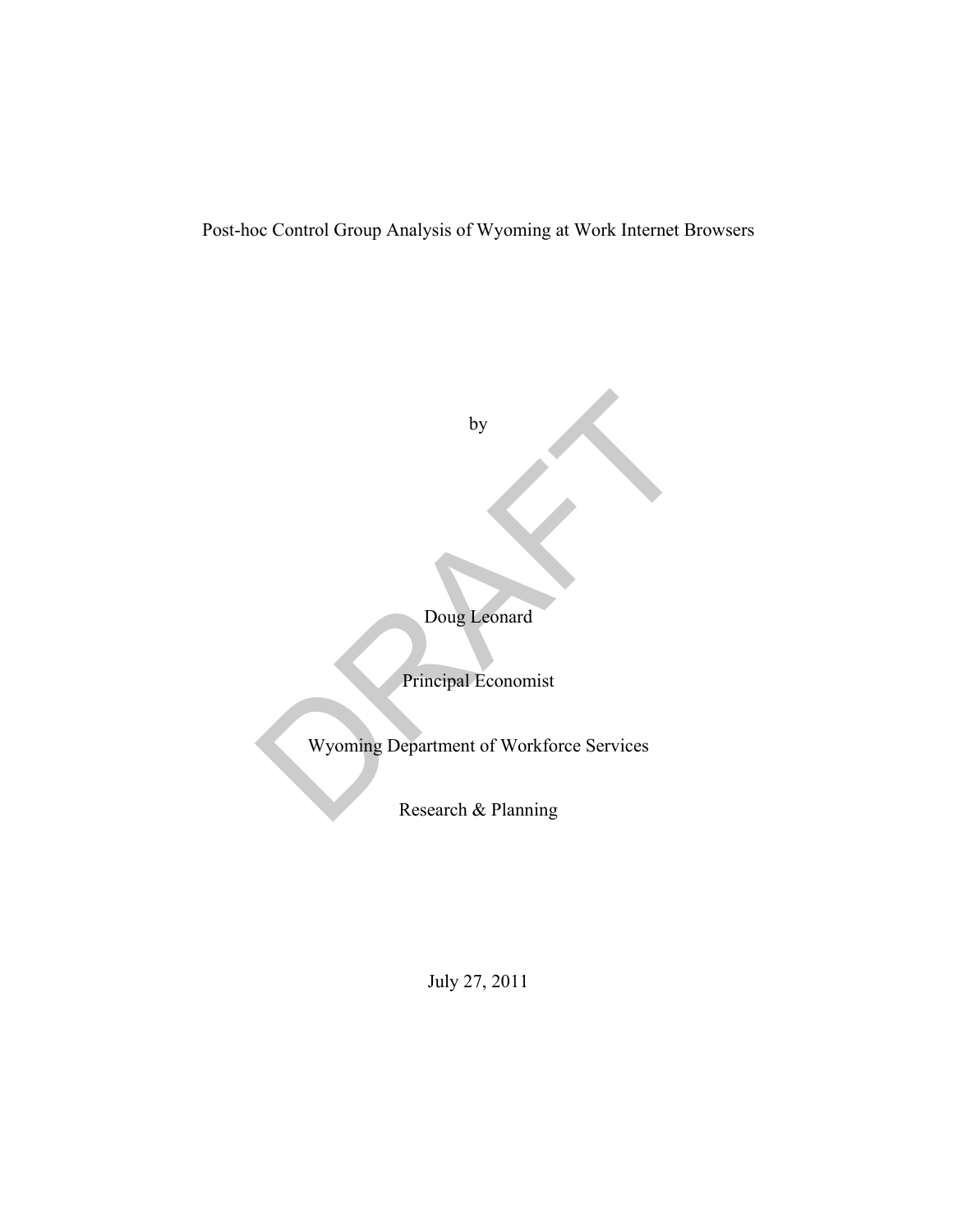### Introduction

Demonstrating the effects of interventions on outcomes for people requires experimental design. Under experimental design people are randomly assigned from a single population to two groups: (1) the treatment group which receives training, re-employment services, or some other form of intervention, and (2) the control group which receives no intervention. By making random assignment from one population to these two groups we can be assured of equivalency between them on all relevant factors (age, gender, aptitude, educational attainment ad infinitum) prior to the intervention, and that it is the intervention itself and no other factor, that results in greater skill attainment, a quicker return to work after unemployment, or some other desired outcome for the treatment group. However, in most situations, random assignment is not possible and we must attempt, after the treatment has been administered, to simulate or model experimental design. Such simulations are referred to as quasi-experimental designs. Il relevant factors (age, gender, aptitude, educational attain<br>thion, and that it is the intervention itself and no other fact<br>nent, a quicker return to work after unemployment, or som<br>atment group. However, in most situat

In *Post-Injury Wage Loss: A Quasi-Experimental Design* (Glover, Saulcy, & Leonard, 2009), we described a process by which we could objectively compare the wage outcomes of injured and non-injured workers using Wyoming Workers' Compensation claims data and the demographics earning and other characteristics of non-injured workers. This approach allowed us to control for differences in age, sex, industry, and work history in our analysis thereby demonstrating the effect of injury on earnings.

Quasi-experimental methods can be used in a variety of contexts to determine treatment impact. This study uses the methods described in *Post-Injury Wage Loss: A Quasi-Experimental Design*

1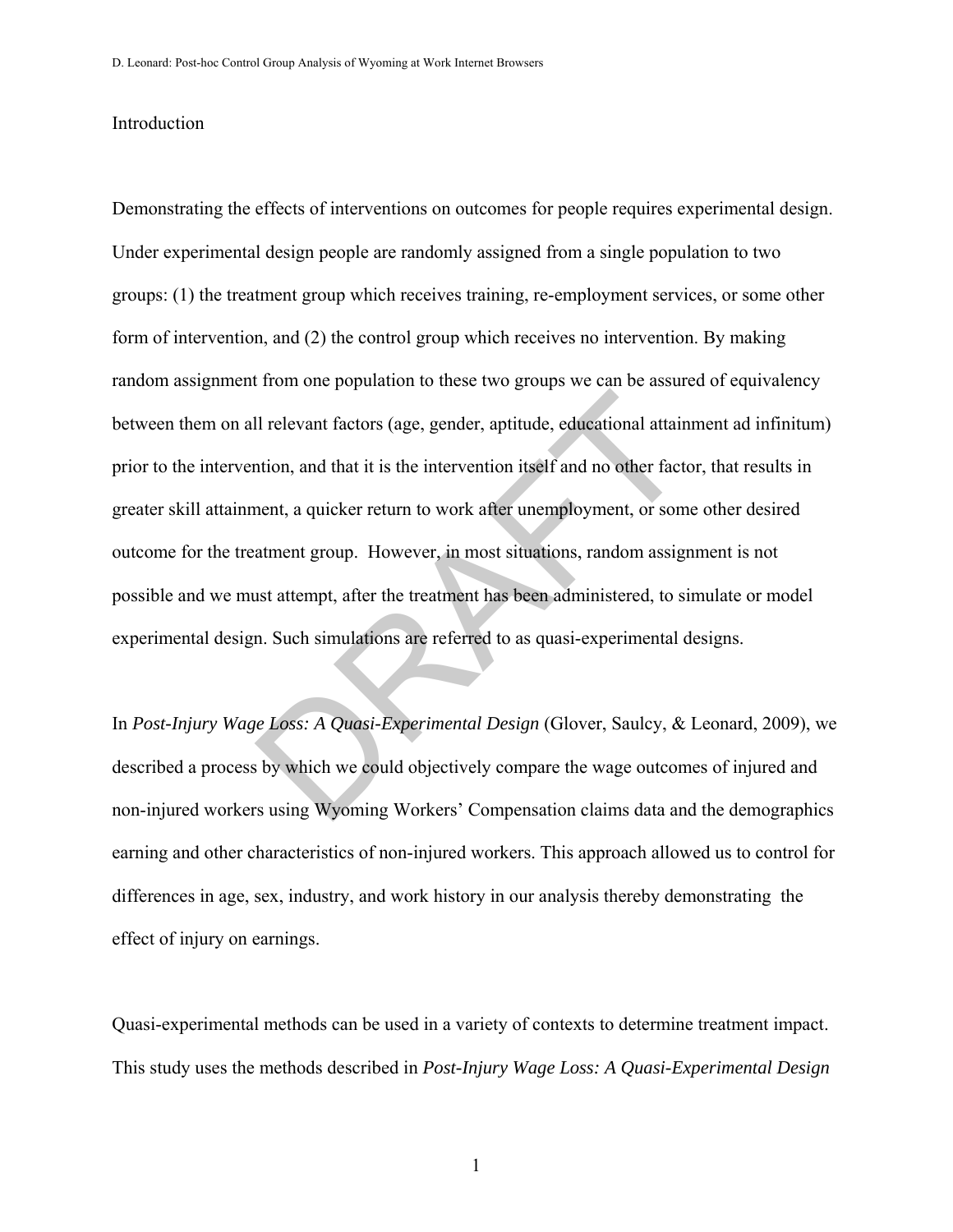(Glover et al., 2009) to analyze the differences in worker wages and retention according to their use of the Wyoming Department of Workforce Services job board, Wyoming at Work (W@W or ES). The focus of the research was jobs filled by newly hired employees.<sup>1</sup> The goal was to examine how new hires use different programs/systems and to evaluate how wage outcomes may be improved.

The research questions are:

- 1. Is there any difference in wage progression or job retention rates between the treatment and control groups in total?
- 2. Does the amount of job time associated with energy efficient activities influence wage progression or job retention rates?

#### Methodology

1

The data frame for the analysis began with all the jobs into which people were hired (and surveyed) during fourth quarter 2009 (2009Q4) and first quarter 2010 (2010Q1). Employers were sent questionnaires for a sample of those jobs each quarter which focused on those jobs where individuals were predicted to be retained for at least two quarters as determined by a statistical model. The theoretical importance of the two-quarter requirement is that for all new hires, both job seeker and employer needed to put forward a certain amount of market effort to result in a successful candidate – job match. The question being asked is did ES help potential new hires? These new hires whose employers were surveyed were the individuals of interest. We difference in wage progression or job retention rates betw<br>groups in total?<br>nount of job time associated with energy efficient activitie<br>or job retention rates?<br>the analysis began with all the jobs into which people wer<br>pu

 $<sup>1</sup>$  A new hire is a job filled by a person during the reference quarters where the individual had no prior work history</sup> with that employer from first quarter 1992 to the reference quarter. The person serves only as the vector for the job.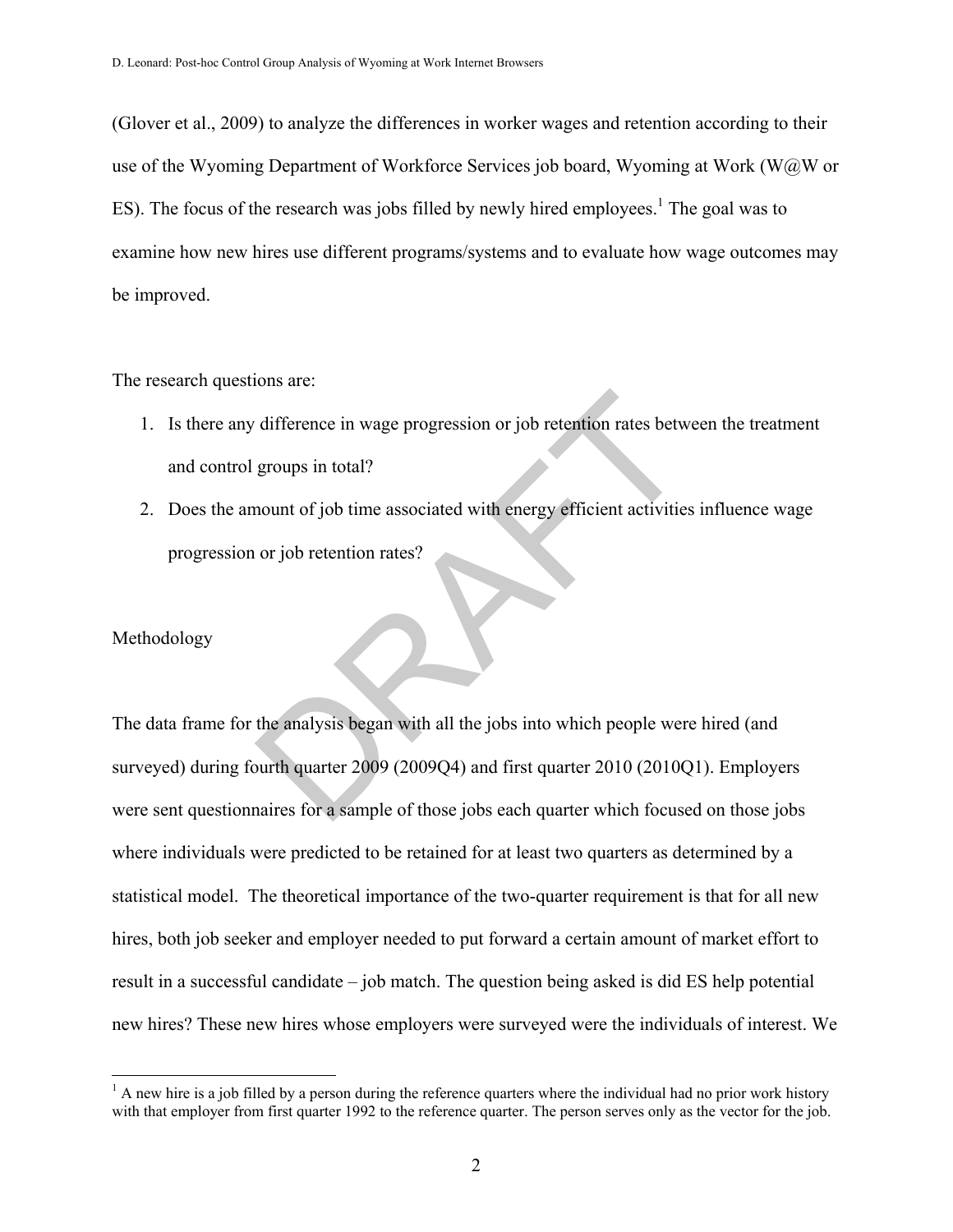then determined which surveyed new hires utilized either of the following services during the four quarters prior to being a new hire by matching to two administrative databases:

- Wyoming at Work database (Wyoming Department of Workforce Services (DWS), 2011)
- Wyoming Unemployment Insurance database (UI) (DWS/R&P, 2011)

With these two variables attached, four outcomes were possible:

- 1. Those who used both UI and ES
- 2. Those who used ES only
- 3. Those who used UI only
- 4. Those who used neither UI nor ES

The focus of this research was group two (ES only) and group four (Neither UI nor ES). ES Only was defined as the treatment group and the Neither UI nor ES group was defined as the control group. The new hires data were extracted from Research & Planning's (R&P's) new hires database. Documentation regarding new hires data collection and employment modeling can be found at http://doe.state.wy.us/lmi/0211/a1.htm. by the used ES only<br>see who used UI only<br>see who used neither UI nor ES<br>search was group two (ES only) and group four (Neither U<br>is the treatment group and the Neither UI nor ES group wa<br>new hires data were extracted from

The beginning number of cases (treatments plus controls) from 2009Q4 was 3,574. The number of beginning cases from 2010Q1 was 3,317 (treatments plus controls). These two panels were merged for analysis.

Several screens were applied to the data to remove statistical outliers (according to wages) and to perform other functions. They are described in Table 1. The rationale for using each screen is described below: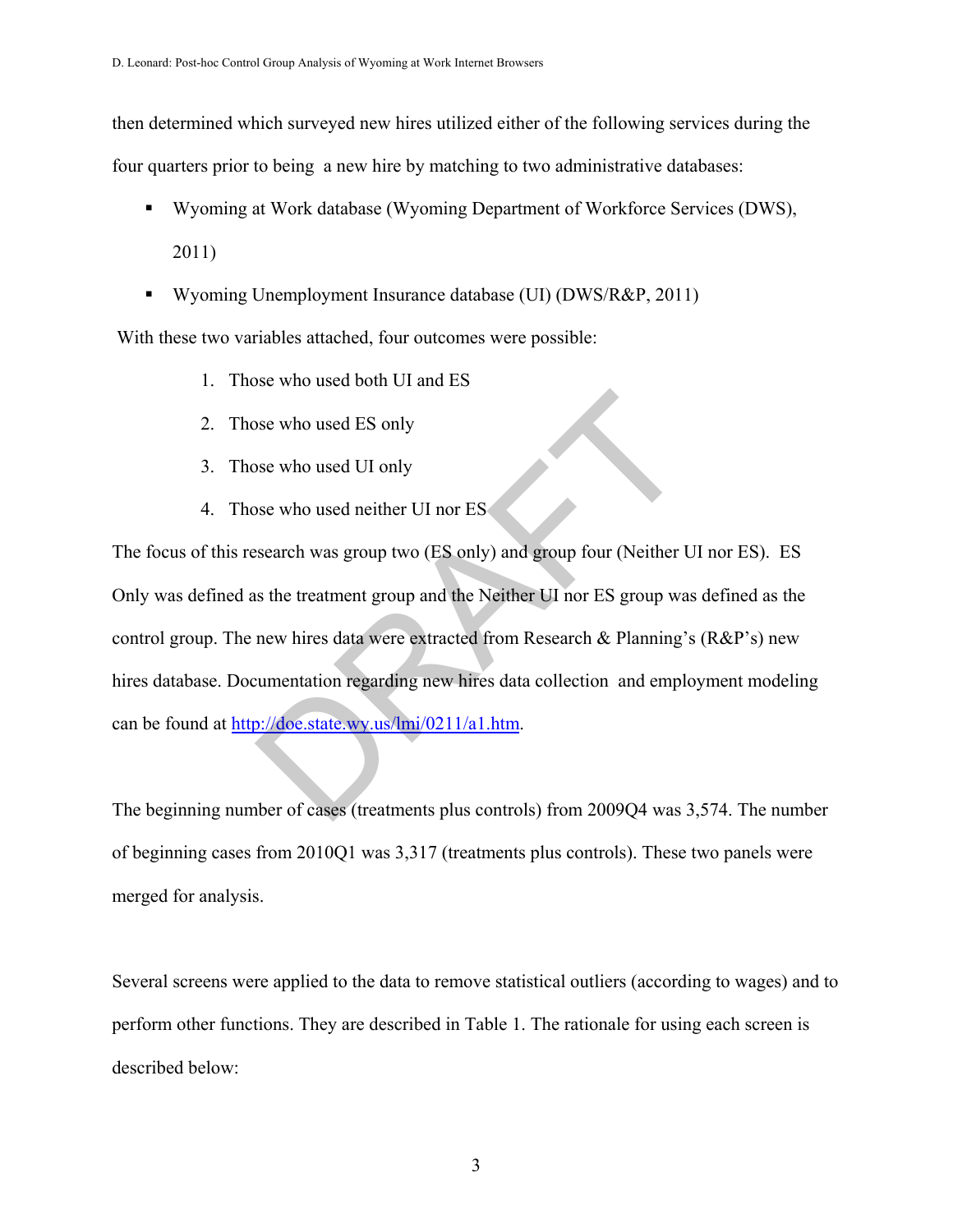# **Table 1: Case Selection Criteria and Results**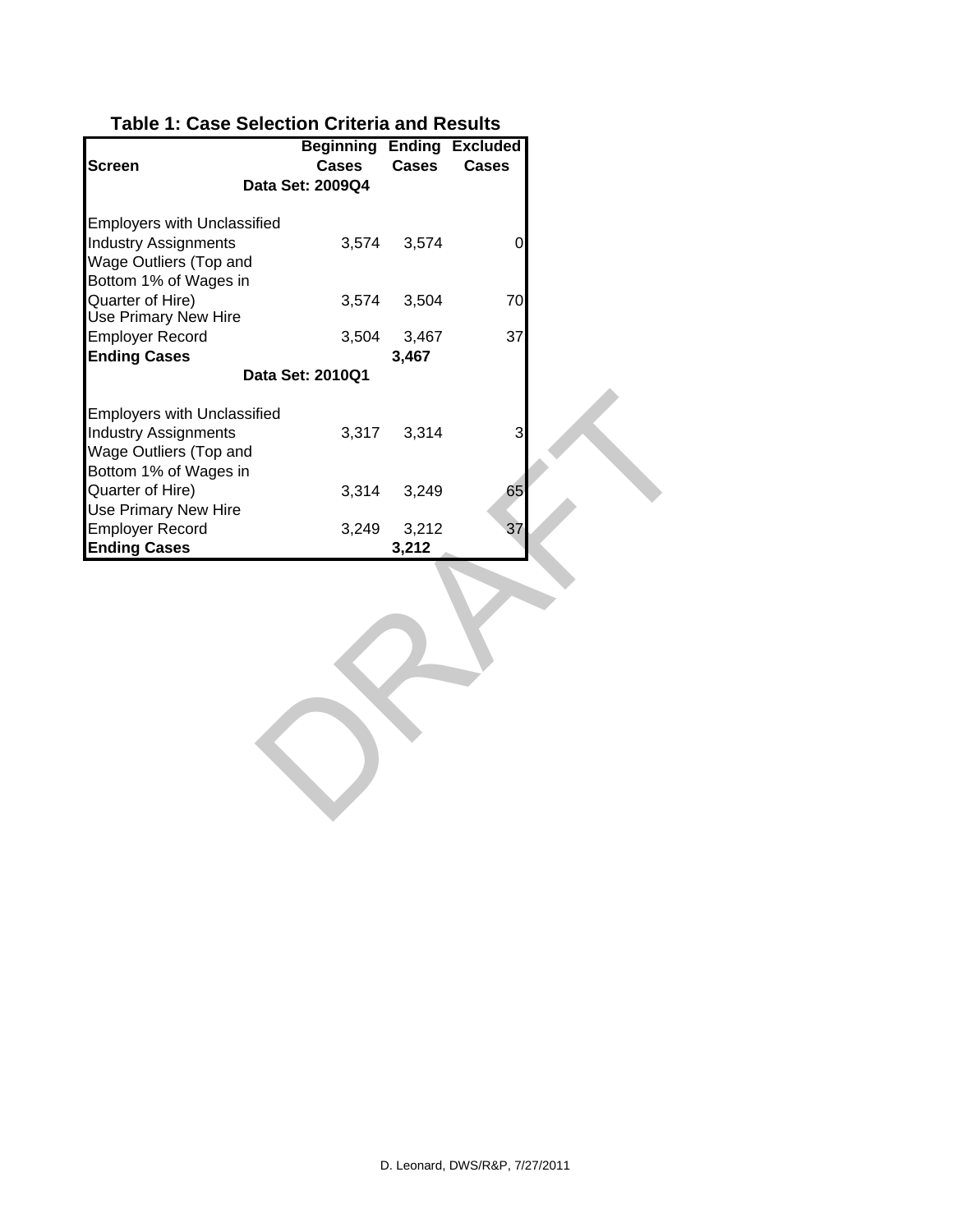- 1. Employers with unclassified industry assignments<sup>2</sup> occasionally a final determination as to which industry an employer belongs was not made prior to data release. Since this is a statistical artifact and not a real event, these cases are eliminated from the analysis. As a result of this screen, three cases were removed from the 2010Q1 dataset and zero cases were removed from the 2009Q4 dataset.
- 2. Top and bottom 1% of wage earners Extreme high or low observations can skew the analysis and lead to incorrect conclusions. This usually occurs when large bonuses are received or someone is hired to work in a position paying an unusually large amount of money.<sup>3</sup> As a result of this screen, an additional 70 cases were removed from the 2009Q4 dataset and an additional 65 cases were removed from the 2010Q1 dataset.
- 3. Primary new hire employer record To avoid double-counting of the same individual (a person could be a new hire with more than one employer), we simplify the analysis by focusing on the job which paid the new hire the most wages in the quarter of hire. As a result of this screen an additional 37 cases were removed from each dataset. The net number of cases available for matching in each dataset were 3,467 for 2009Q4 and 3,212 for 2010Q1. someone is hired to work in a position paying an unusuall<br>a result of this screen, an additional 70 cases were remove<br>an additional 65 cases were removed from the 2010Q1 da<br>w hire employer record  $-$  To avoid double-count

Once the base datasets were developed, the next step was to develop the statistically matched control groups. In order to obtain valid comparisons, three control group cases were matched to each treatment group case. Cases were matched based on age, sex, industry of the hiring employer, and the level of energy efficiency associated with the position, according to their

 $\overline{a}$ 

 $2$  Industries were assigned to employers by their North American Industrial Classification System (NAICS code) without consideration for ownership (e.g. private sector, public sector; Bureau of Labor Statistics, 2011).

<sup>&</sup>lt;sup>3</sup> An alternative strategy of calculating wage progression using median values along with comparisons to the current strategy is shown in Appendix C.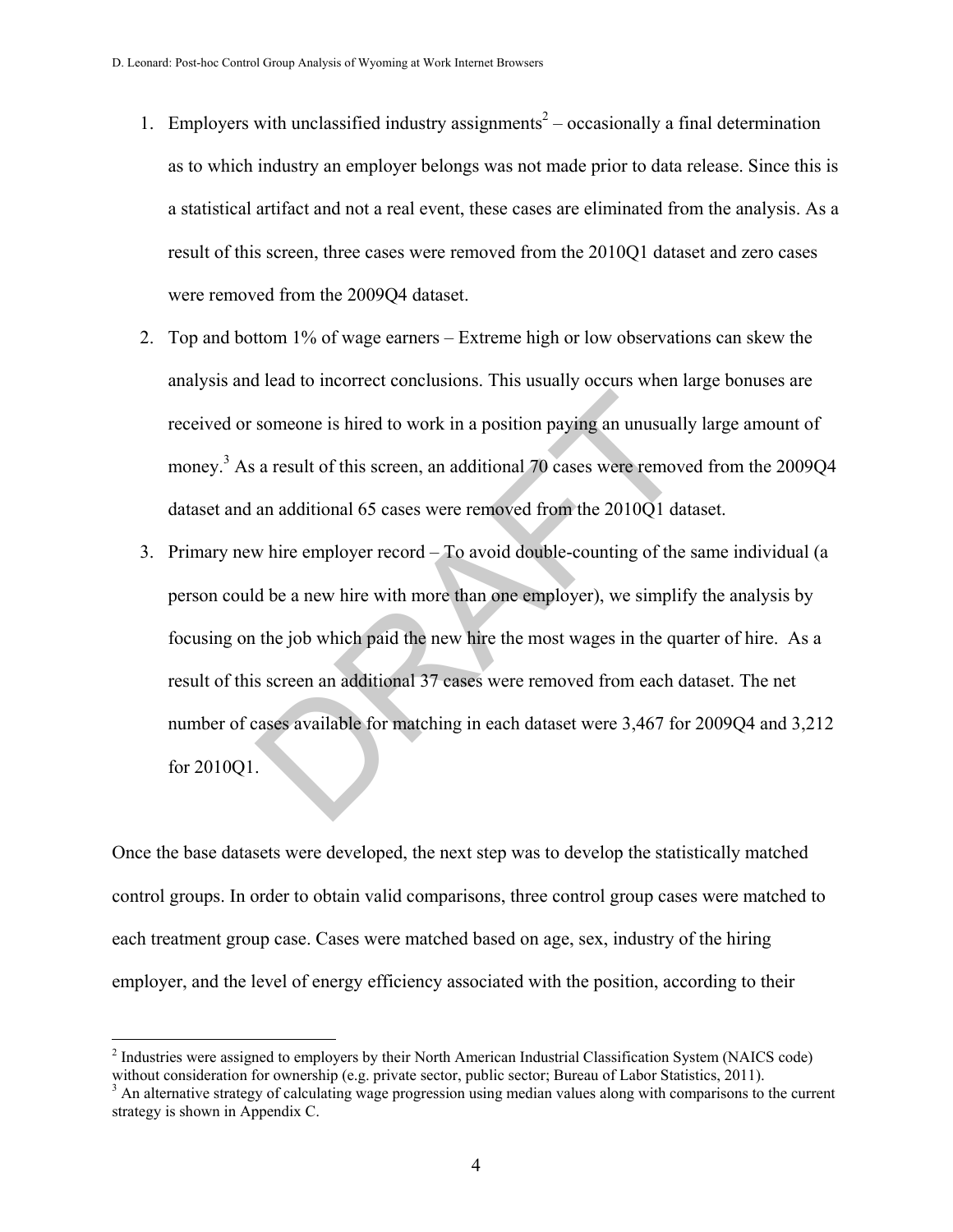| <b>Analysis</b> |            |                 |       |                        |  |  |  |  |  |  |  |
|-----------------|------------|-----------------|-------|------------------------|--|--|--|--|--|--|--|
| <b>Date</b>     | Treatments | <b>Controls</b> | Total | <b>Total Available</b> |  |  |  |  |  |  |  |
| 2009Q4          | 479        | 1.437           | 1.916 | 3,467                  |  |  |  |  |  |  |  |
| 2010Q1          | 538        | 1.614           | 2,152 | 3,212                  |  |  |  |  |  |  |  |
| <b>Totals</b>   | 1.017      | 3,051           | 4,068 | 6,679                  |  |  |  |  |  |  |  |

## **Table 2: Final Distribution of Cases Used in Analysis**

RAFT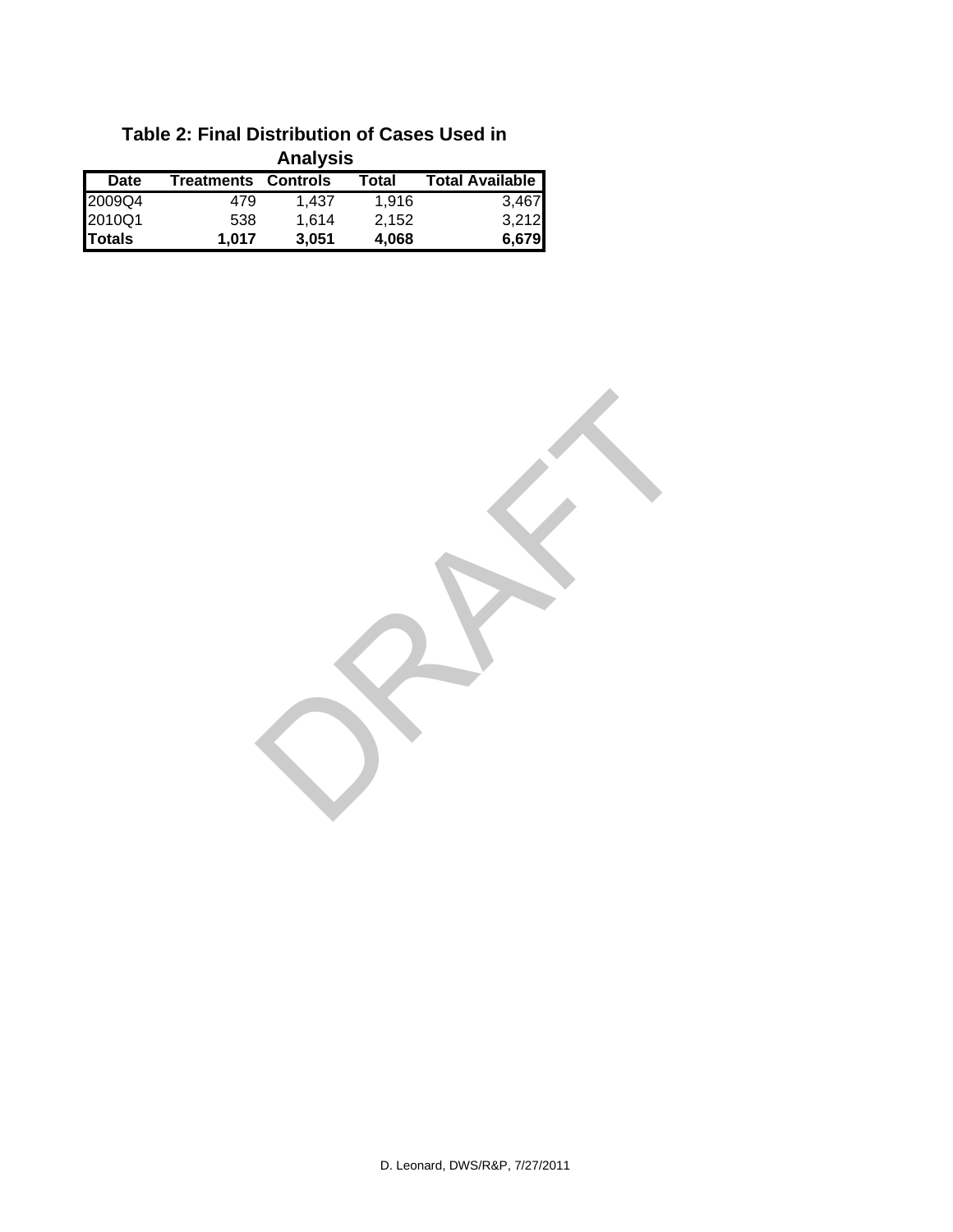propensity scores.4,5 The categories of energy efficiency were collapsed into 50% or greater green or less than 50% green.<sup>6</sup> In some instances, we were not able to match the required number of control cases to a treatment case. These treatment cases were also excluded along with their matching control cases. The distribution of cases used in the final analysis is shown in Table 2. The final number of cases used in the analysis from 2009Q4 was 1,916 and the total number of cases used in the analysis from 2010Q1 was 2,152. The cases from Panel I (2009Q4) and Panel II (2010Q1) were combined in the analysis.

Earnings during the quarter of new hire and for the three quarters following new hire were obtained from the DWS/R&P wage records database (WR; R&P, 2011). If a new hire was still attached to the same employer in subsequent quarters, that new hire was counted as retained. Average wages in subsequent quarters were based only on those new hires still working for the same employer. e quarter of new hire and for the three quarters following n<br>DWS/R&P wage records database (WR; R&P, 2011). If a is<br>e employer in subsequent quarters, that new hire was cours<br>ubsequent quarters were based only on those new

#### Results

 $\overline{a}$ 

Table 3 displays the distributions of treatment and control cases by age and industry. This table is a simplified version of a more detailed table showing breakdowns by age, sex, and industry in Appendix A. The goal of case-control matching is to obtain a control group which is similar to

 $4$  The level of green activity associated with new hires was based on question 4c from the New Hires Survey: 4c. *What percent of the time was this job involved in activities and duties related to increasing energy efficiency, utilizing or developing renewable energy resources, or preserving and/or restoring the environment (Please select one of the following)* 

None of the time Less than 50% of the time More than 50% of the time Don't know See http://doe.state.wy.us/lmi/energy/new\_hires\_survey.pdf for details

For details on using propensity scores to perform a case-control analysis, see Appendix B of *Post-Injury Wage Loss: A Quasi-Experimental Design* at http://doe.state.wy.us/LMI/post\_injury/app\_b.htm 6

These categories were used in the control group selection process but were expanded for analytical purposes (see Table 5).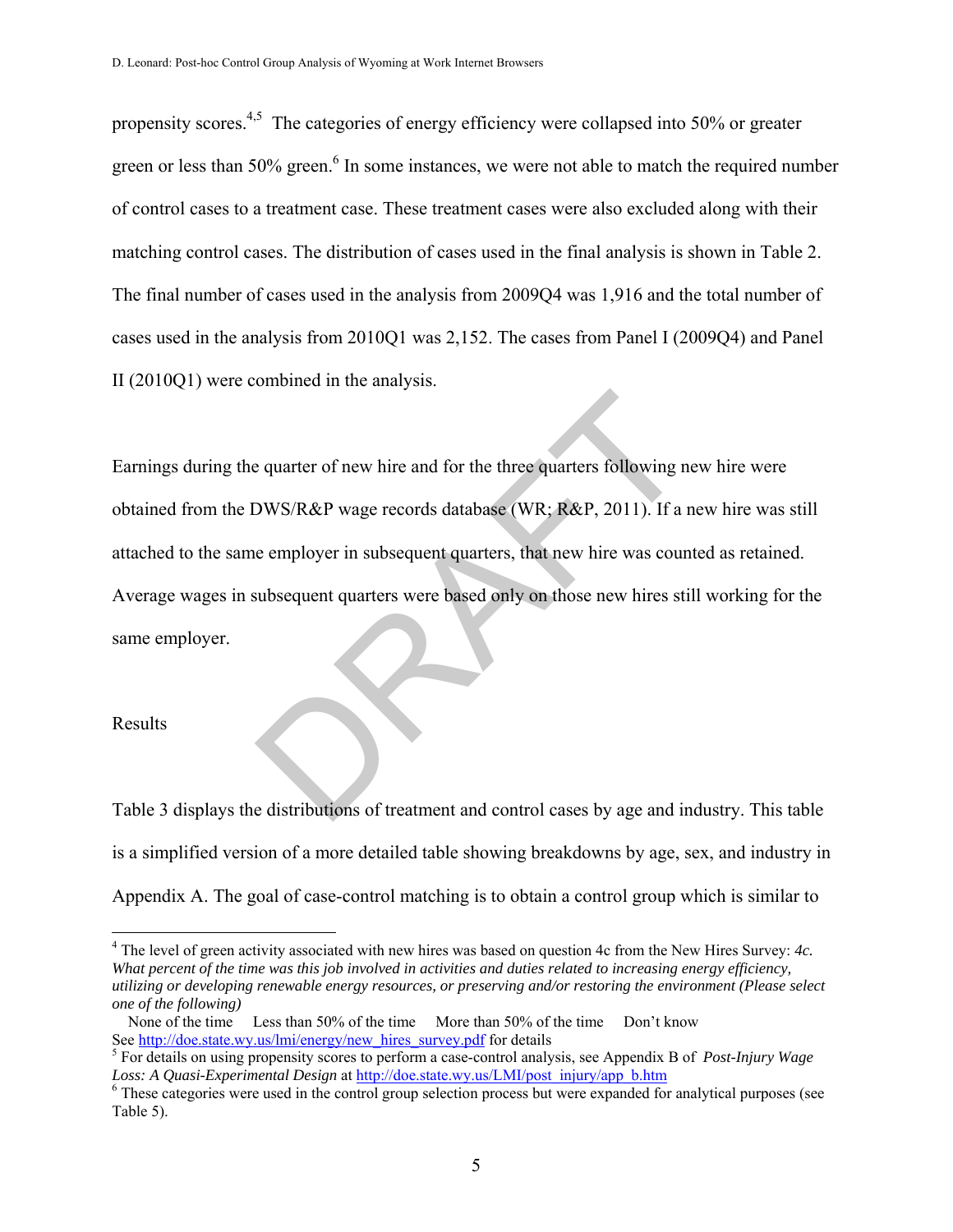| <b>Industry</b>                             |                           | $(2)$ ES Only | (4) Neither      | <b>Total</b> |
|---------------------------------------------|---------------------------|---------------|------------------|--------------|
|                                             |                           | (Treatment    | <b>ES Nor UI</b> |              |
|                                             |                           | Group)        | (Control         |              |
|                                             |                           |               | Group)           |              |
| Agriculture, Forestry, Fishing, &           | N                         | 22            | 64               | 86           |
| <b>Hunting</b>                              | Col%                      | 2.2           | 2.1              | 2.1          |
| <b>Mining</b>                               | N                         | 52            | 161              | 213          |
|                                             | $\overline{\text{Col}}\%$ | 5.1           | 5.3              | 5.2          |
| <b>Construction</b>                         | N                         | 67            | 212              | 279          |
|                                             | Col%                      | 6.6           | 6.9              | 6.9          |
| <b>Manufacturing</b>                        | N                         | 22            | 76               | 98           |
|                                             | Col%                      | 2.2           | 2.5              | 2.4          |
| <b>Wholesale Trade, Transportation,</b>     | N                         | 104           | 310              | 414          |
| <b>Utilities, &amp; Warehousing</b>         | Col%                      | 10.2          | 10.2             | 10.2         |
| <b>Retail Trade</b>                         | N                         | 100           | 290              | 390          |
|                                             | $\overline{\text{Col%}}$  | 9.8           | 9.5              | 9.6          |
| <b>Information</b>                          | N                         | 35            | 106              | 141          |
|                                             | Col%                      | 3.4           | 3.5              | 3.5          |
| <b>Financial Activities</b>                 | N                         | 74            | 222              | 296          |
|                                             | Col%                      | 7.3           | 7.3              | 7.3          |
| <b>Professional &amp; Business Services</b> | N                         | 116           | 340              | 456          |
|                                             | Col%                      | 11.4          | 11.1             | 11.2         |
| <b>Educational Services</b>                 | N                         | 58            | 171              | 229          |
|                                             | Col%                      | 5.7           | 5.6              | 5.6          |
| <b>Health Services</b>                      | N                         | 100           | 300              | 400          |
|                                             | Col%                      | 9.8           | 9.8              | 9.8          |
| <b>Leisure &amp; Hospitality</b>            | N                         | 154           | 471              | 625          |
|                                             | Col%                      | 15.1          | 15.4             | 15.4         |
| <b>Other Services</b>                       | N                         | 70            | 205              | 275          |
|                                             | Col%                      | 6.9           | 6.7              | 6.8          |
| <b>Public Administration</b>                | N                         | 43            | 123              | 166          |
|                                             | Col%                      | 4.2           | 4.0              | 4.1          |
| Total                                       | N                         | 1,017         | 3,051            | 4,068        |
|                                             | Col%                      | 100.0         | 100.0            | 100.0        |
|                                             |                           |               |                  |              |
| Age<br>$25$                                 | N                         | 325           | 960              | 1,285        |
|                                             | Col%                      | 32.0          | 31.5             | 31.6         |
|                                             | N                         | 241           | 709              | 950          |
| $25 - 35$                                   |                           | 23.7          | 23.2             | 23.4         |
|                                             | Col%                      | 164           | 495              | 659          |
| $35 - 45$                                   | N                         | 16.1          | 16.2             | 16.2         |
|                                             | Col%                      | 139           | 442              | 581          |
| $45 - 55$                                   | N                         |               |                  | 14.3         |
|                                             | Col%                      | 13.7          | 14.5             |              |
| $55+$                                       | N                         | 76            | 227              | 303          |
|                                             | Col%                      | 7.5           | 7.4              | 7.4          |
| N/A                                         | N                         | 72            | 218              | 290          |
|                                             | Col%                      | 7.1           | 7.1              | 7.1          |
| <b>Total</b>                                | N                         | 1,017         | 3,051            | 4,068        |
|                                             | Col%                      | 100.0         | 100.0            | 100.0        |

# **Table 3: Distribution of Treatment and Control Cases Used in New Hires Analysis, From Panels I & II**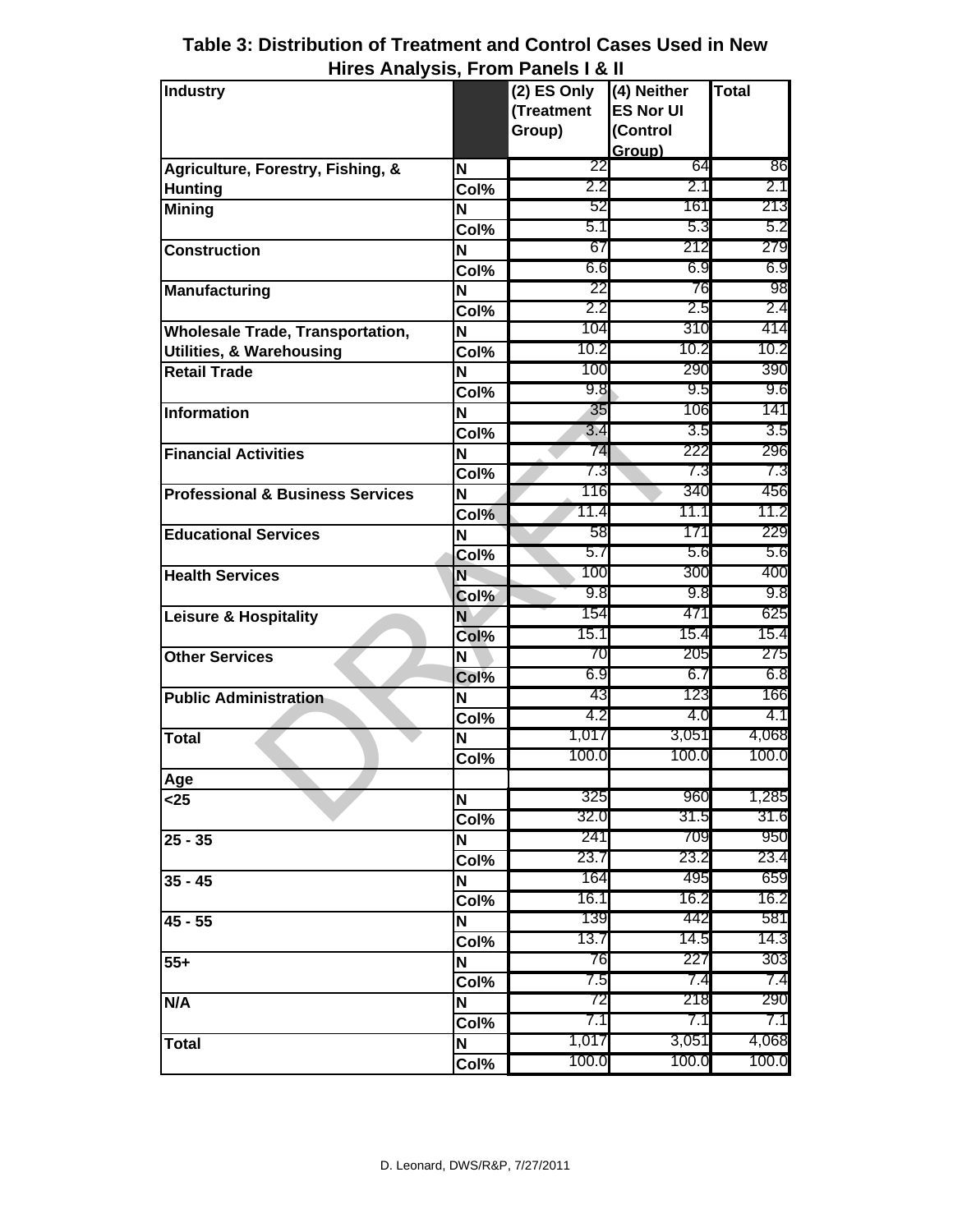the treatment group in every important dimension. In this case, we show the distributional breakdowns by age and gender for both groups. The differences in the column percentages between treatment and control groups is less than 0.5% in almost all cases. The one exception was in the 45 – 55 age group where the difference was 0.8%. This result presents the challenge of matching groups when the number of cases is relatively small. The significance of these differences can be determined with a chi-square test. Details of these tests can be seen in Appendix B. None of the differences seen in Table 1 were significant for industry (p<1.000), or age group ( $p<0.9923$ ). Additional tests for sex ( $p<0.9800$ ), and level of green activity ( $p<0.5311$ ) show that the distributions by these variables are statistically identical for the treatment and control groups. Thus, for all practical purposes, the treatment and control groups can be considered as equivalent on the variables available and on which there are sufficient data. While it is desirable to match on as many theoretically relevant variables as possible, small sample sizes make this very problematic. 23). Additional tests for sex ( $p<0.9800$ ), and level of green<br>butions by these variables are statistically identical for the<br>us, for all practical purposes, the treatment and control gro<br>valent on the variables available

With the treatment and control groups developed, the focus of research shifts to wage progression and job retention comparisons. These are contained in Figures 1 and 2 with additional data shown in Table 4. Figure 1 shows the wage progression for the treatment (ES only) and control (Neither ES or UI) groups. In the quarter people were hired (Quarter 0), workers in the control group earned \$3,365 compared to \$2,796 for the treatment group; a ratio of 83.1% (base = control group; see Table 1). The wage ratio increases to 85.8% and 90.7% one and two quarters after hire, then declines to 88.5% three quarters after hire. Figure 2 displays the retention rates for new hires in the treatment and control groups. One-quarter retention is virtually identical for the treatment (78.2%) and control groups (79.0%). However, from that

6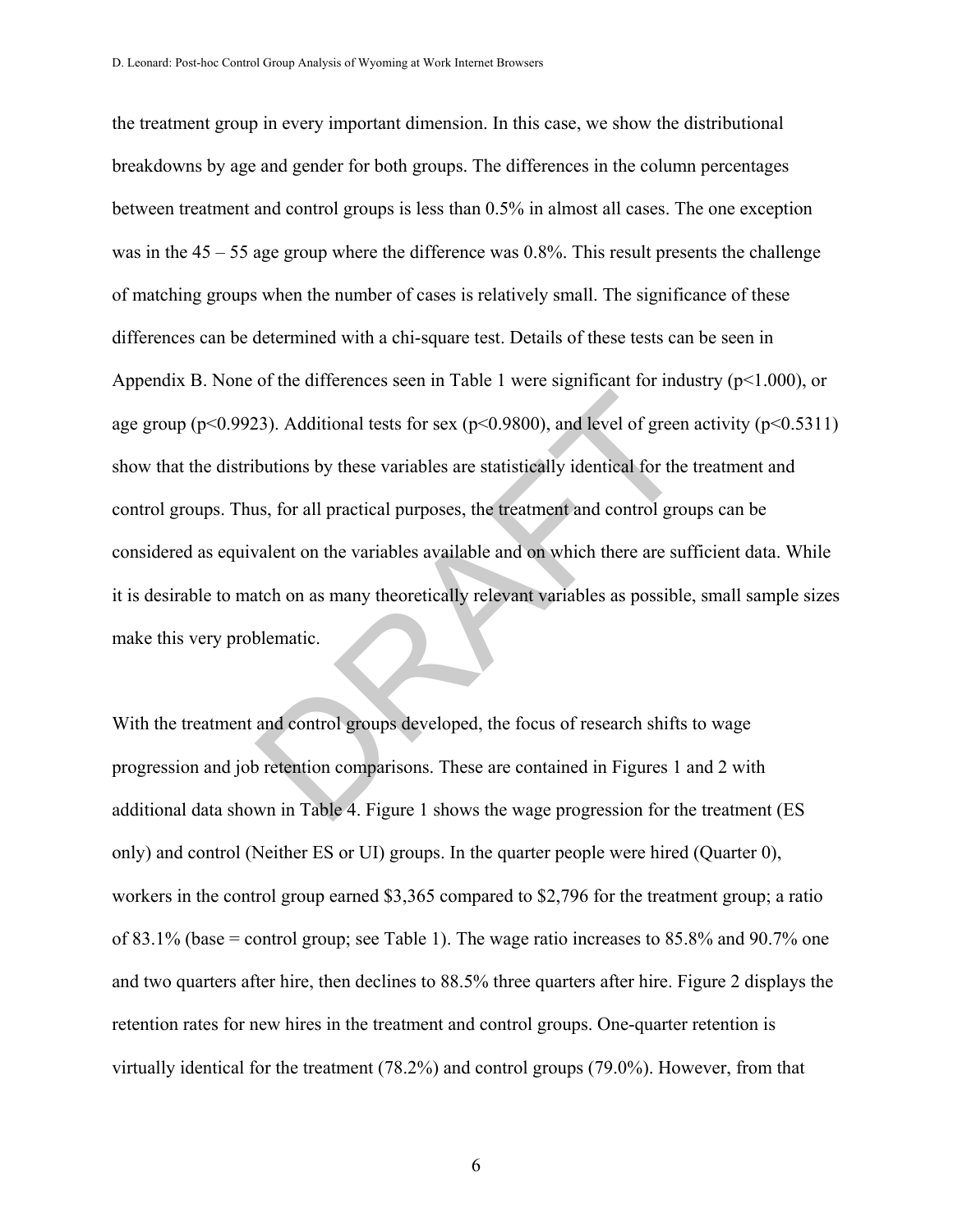| Table 4: Retention Rates and Average Wages for New Hires and Wage Ratios to Control |
|-------------------------------------------------------------------------------------|
| Group, Panels I & II                                                                |

| <b>Status</b>         | <b>Statistics</b> | <b>Retention Rates and Ratios to Control</b> |                                |         |         |                    |          |          |        |  |  |  |
|-----------------------|-------------------|----------------------------------------------|--------------------------------|---------|---------|--------------------|----------|----------|--------|--|--|--|
|                       |                   |                                              | <b>Quarters After New Hire</b> |         |         | <b>Group Wages</b> |          |          |        |  |  |  |
|                       |                   |                                              |                                |         |         |                    |          |          |        |  |  |  |
| $(2)$ ES Only         | Count             | l.017                                        | 7951                           | 547     | 403     | 100.0%             | 78.2%I   | 53.8%    | 39.6%  |  |  |  |
| (Treatment Group)     | Avg. Wage         | \$2,796                                      | \$4,706                        | \$5,715 | \$6,403 | $83.1\%$           | $85.8\%$ | $90.7\%$ | 88.5%  |  |  |  |
| (4) Neither ES Nor UI | <b>Count</b>      | 3,051                                        | 2.411                          | 1.827   | .448    | 100.0%             | 79.0%I   | 59.9%    | 47.5%  |  |  |  |
| (Control Group)       | Avg. Wage         | \$3,365                                      | \$5,482                        | \$6,302 | \$7,238 | 100.0%             | 100.0%   | 100.0%   | 100.0% |  |  |  |
| <b>Total</b>          | <b>Count</b>      | 4,068                                        | 3,206                          | 2,374   | 851,ا   | 100.0%             | 78.8%I   | 58.4%    | 45.5%  |  |  |  |
|                       | Avg. Wage         | \$3,223                                      | \$5,289                        | \$6,167 | \$7,056 | 95.8%              | 96.5%    | 97.9%    | 97.5%  |  |  |  |

RAFT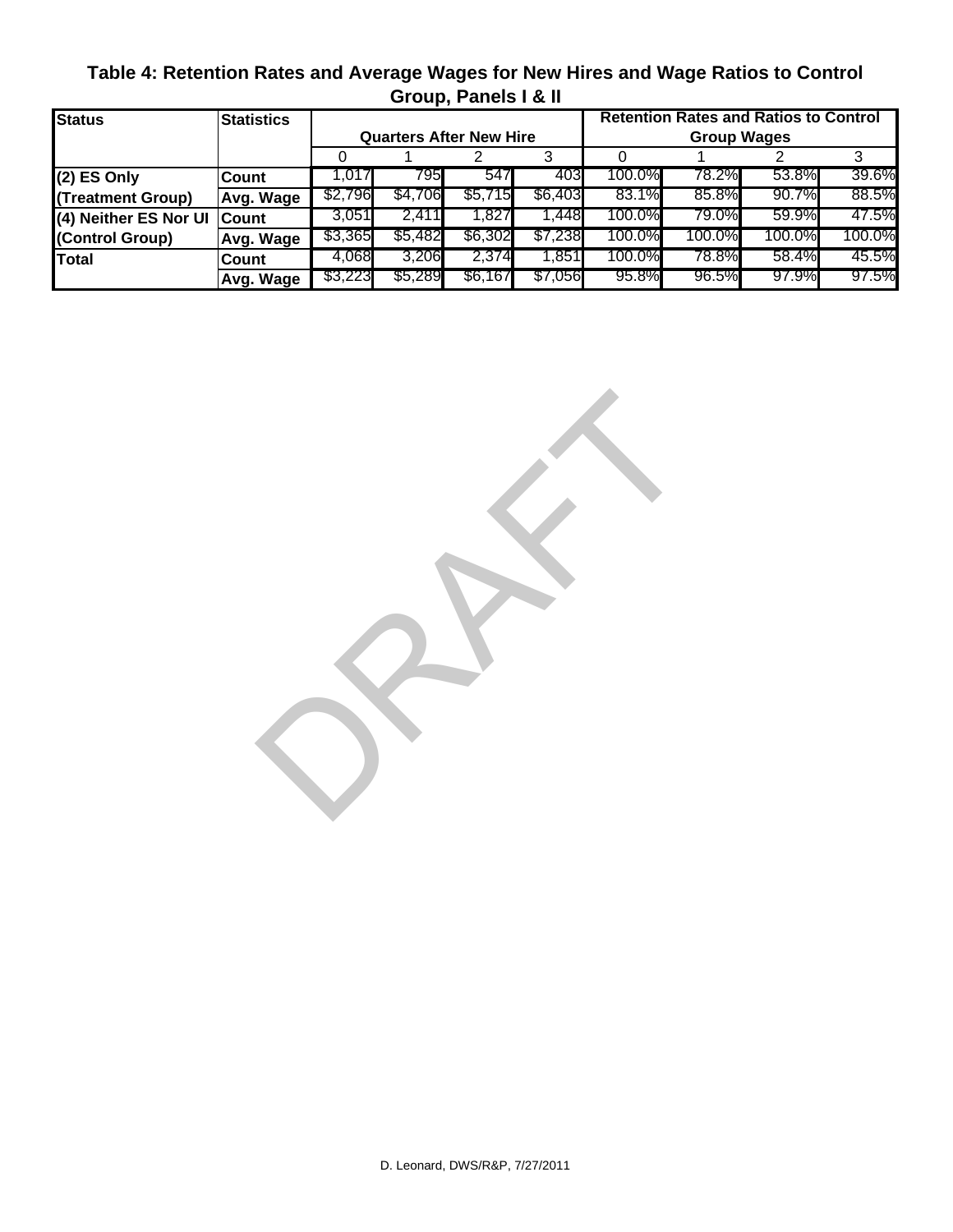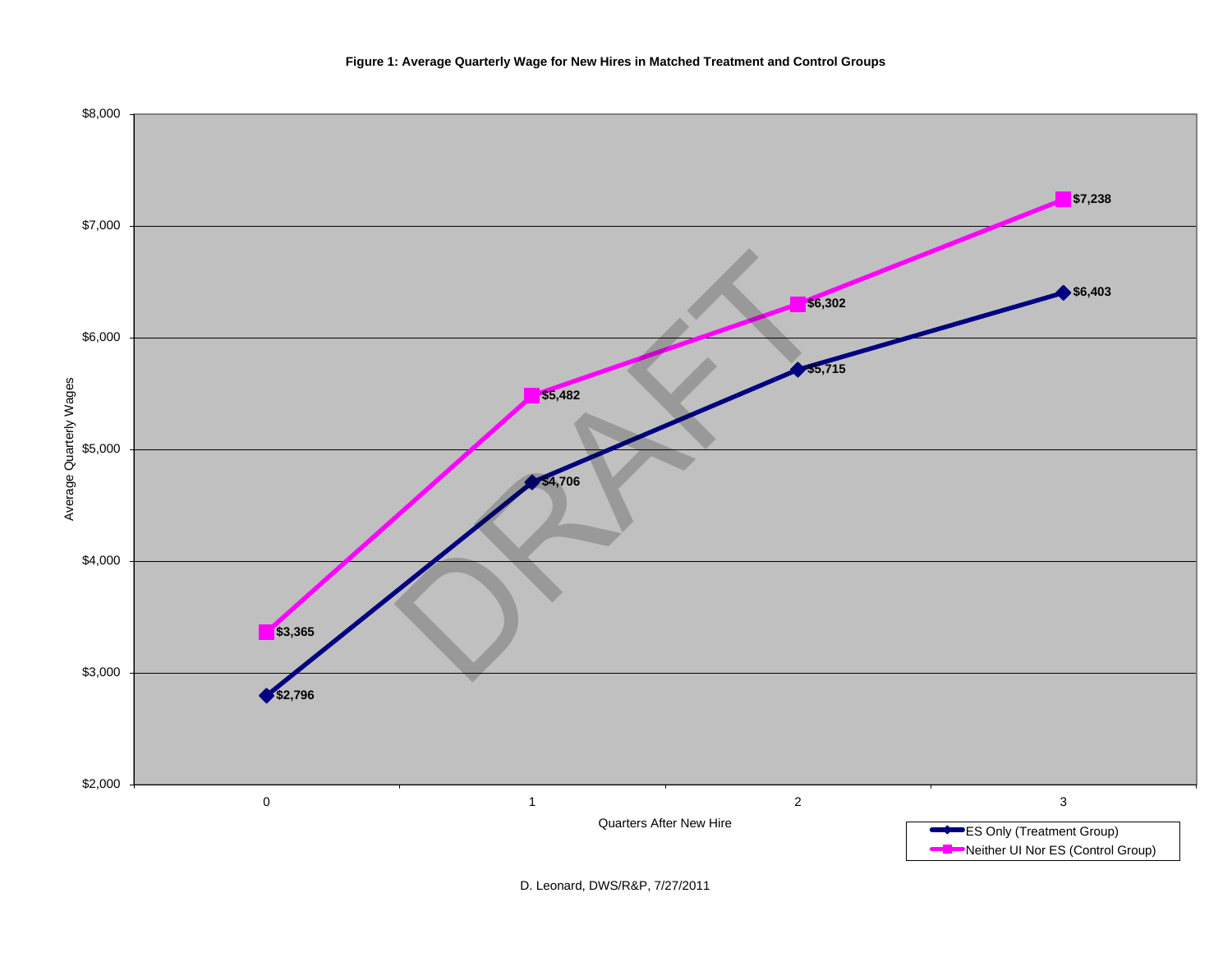

D. Leonard, DWS/R&P, 7/27/2011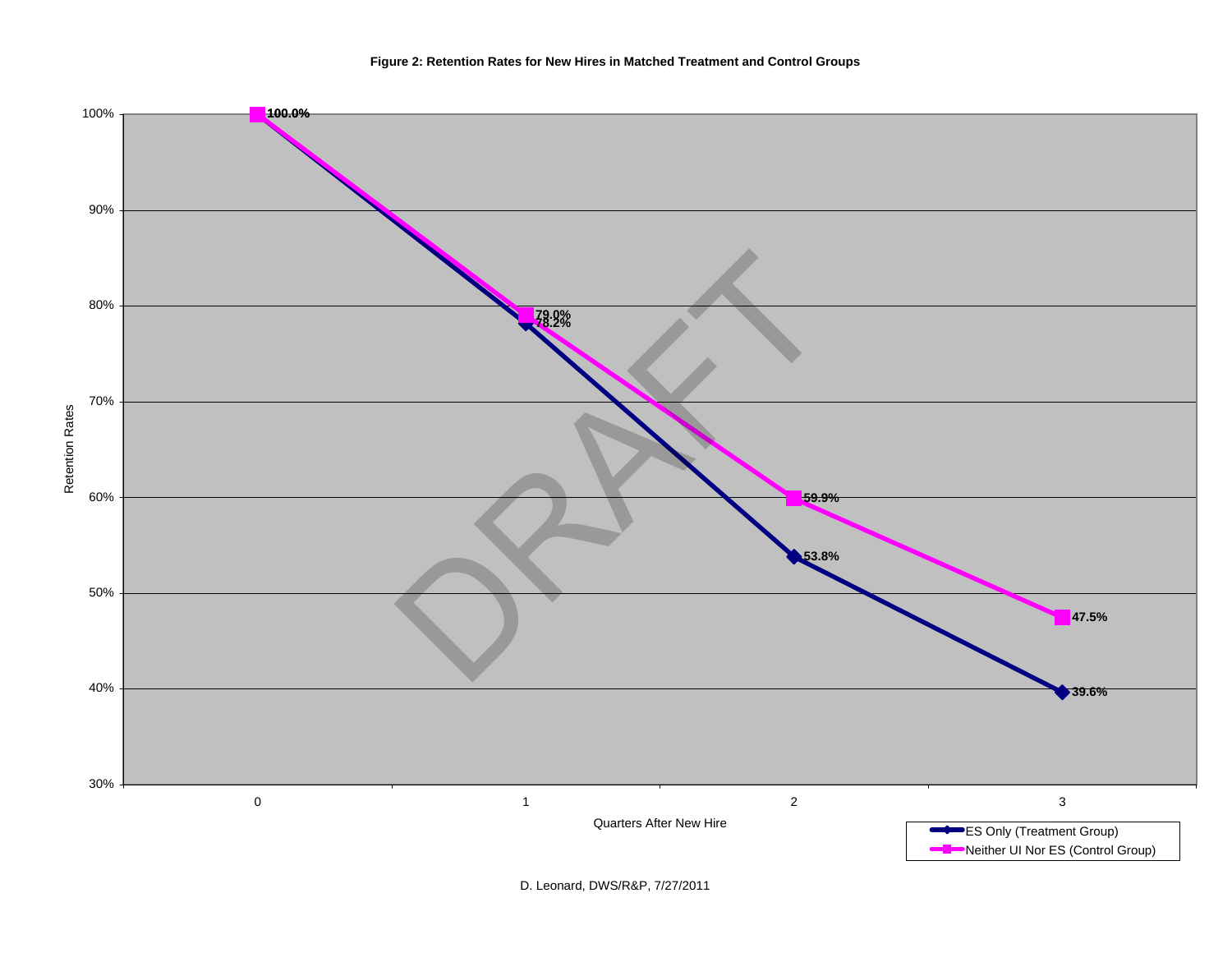point forward, retention rates decline more rapidly for the treatment group than for the control group. By the time three quarters have passed since the date of hire, only 39.6% of ES only workers are still attached to their hiring employer. This is considerably less than the 47.5% retention rate estimated for workers in the control group. The difference in retention rates between the treatment and control groups was statistically significant at  $p<01$ . The average wages for new hires in the control group were significantly greater than the treatment group at zero ( $p<0.01$ ), one ( $p<0.01$ ), two ( $p<0.05$ ), and three quarters after new hire ( $p<0.05$ ). Based on these findings, we conclude that the answer to the first research question is that both retention rates and average wages differ between the treatment and control groups overall. The retention rates and average wages for the control group were greater than the treatment group.

Question 4c of the New Hires Survey (R&P, 2010) requested in formation regarding the level of energy efficiency activities associated with the jobs new hires obtained (see footnote 3). Details of the breakouts are shown in Table 5. Figure 3 graphically displays the wage progression for treatment and control group new hires according to the level of energy efficient activities. Figure 3 shows that while workers in the control group generally earn more than those in the treatment group for all quarters, nearly all of the difference is accounted for in the level of energy efficiency. There was only \$137/quarter difference for those in jobs with where >50% of job time was spent engaged in energy efficient activities when hired, but treatment and control group average wages were virtually identical three quarters after hire (\$8,906 treatment, \$8,883 control). Also note that the control group jobs with a low amount of energy efficient activity (<50%) were the third-highest paid group, making only \$370/quarter less than those in high efficiency control group jobs. As Table 5 shows, wage ratios three quarters after new hire vary conclude that the answer to the first research question is the vages differ between the treatment and control groups over<br>vages for the control group were greater than the treatment<br>New Hires Survey (R&P, 2010) requested i

7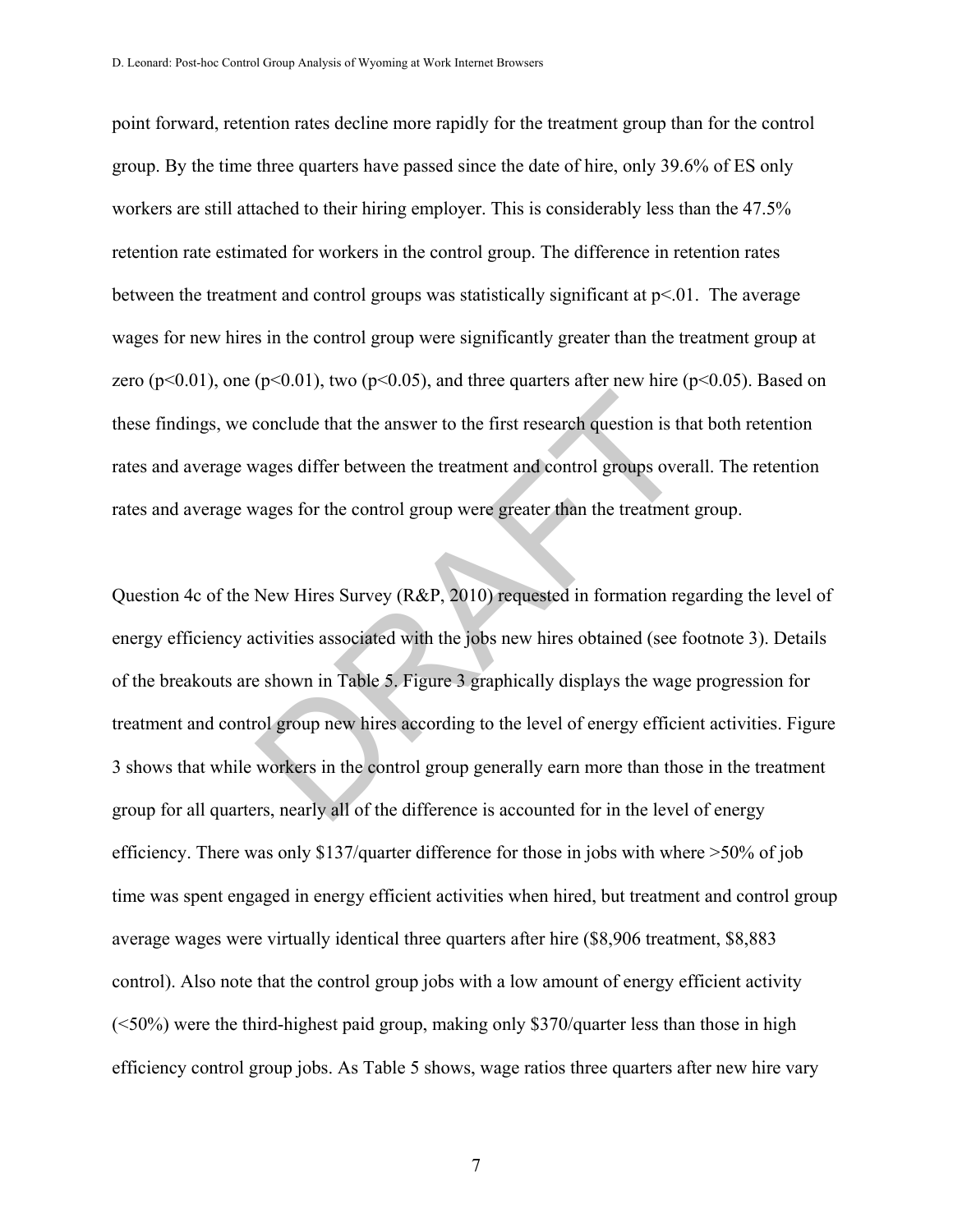# **Table 5: Retention Rates and Average Wages, and Wage Ratios to >50% of Time Spent in Energy Efficient Activities for New Hires, Panels I & II**

|                          | <b>Amount of</b>  |                   |         | Qtr. After NH |                |         | <b>Qtr. After NH (Retention Rates</b> |                            |        |        |  |  |  |
|--------------------------|-------------------|-------------------|---------|---------------|----------------|---------|---------------------------------------|----------------------------|--------|--------|--|--|--|
|                          | <b>Time Spent</b> |                   |         |               |                |         |                                       | and Wage Ratios to >50% of |        |        |  |  |  |
| <b>Status</b>            | in Energy         | <b>Statistics</b> |         |               |                |         | Time Jobs)                            |                            |        |        |  |  |  |
|                          | <b>Efficient</b>  |                   | 0       | 1             | $\overline{2}$ | 3       | $\mathbf 0$                           | 1                          | 2      | 3      |  |  |  |
|                          | <b>Activties</b>  |                   |         |               |                |         |                                       |                            |        |        |  |  |  |
| $(2)$ ES Only            | <b>None</b>       | Count             | 864     | 667           | 462            | 336     | 100.0%                                | 77.2%                      | 53.5%  | 38.9%  |  |  |  |
| (Treatment Group)        |                   | Col %             | 85.0%   | 83.9%         | 84.5%          | 83.4%   | N/A                                   | N/A                        | N/A    | N/A    |  |  |  |
|                          |                   | Avg. Wage         | \$2,605 | \$4,488       | \$5,523        | \$6,223 | 58.1%                                 | 60.3%                      | 67.6%  | 69.9%  |  |  |  |
|                          | 50%               | <b>Count</b>      | 113     | 98            | 66             | 53      | 100.0%                                | 86.7%                      | 58.4%  | 46.9%  |  |  |  |
|                          |                   | Col %             | 11.1%   | 12.3%         | 12.1%          | 13.2%   | N/A                                   | N/A                        | N/A    | N/A    |  |  |  |
|                          |                   | Avg. Wage         | \$3,659 | \$5,356       | \$6,350        | \$6,885 | 81.7%                                 | 72.0%                      | 77.7%  | 77.3%  |  |  |  |
|                          | >50%              | <b>Count</b>      | 40      | 30            | 19             | 14      | 100.0%                                | 75.0%                      | 47.5%  | 35.0%  |  |  |  |
|                          |                   | Col %             | 3.9%    | 3.8%          | 3.5%           | 3.5%    | N/A                                   | N/A                        | N/A    | N/A    |  |  |  |
|                          |                   | Avg. Wage         | \$4,480 | \$7,439       | \$8,168        | \$8,906 | 100.0%                                | 100.0%                     | 100.0% | 100.0% |  |  |  |
|                          | <b>Total</b>      | <b>Count</b>      | 1,017   | 795           | 547            | 403     | 100.0%                                | 78.2%                      | 53.8%  | 39.6%  |  |  |  |
|                          |                   | Avg. Wage         | \$2,796 | \$4,706       | \$5,715        | \$6,403 | 62.4%                                 | 63.3%                      | 70.0%  | 71.9%  |  |  |  |
| <b>Neither UI nor ES</b> | <b>None</b>       | <b>Count</b>      | 2,610   | 2,054         | 1,562          | 1,237   | 100.0%                                | 78.7%                      | 59.8%  | 47.4%  |  |  |  |
| (Control Group)          |                   | Col %             | 85.5%   | 85.2%         | 85.5%          | 85.4%   | N/A                                   | N/A                        | N/A    | N/A    |  |  |  |
|                          |                   | Avg. Wage         | \$3,240 | \$5,254       | \$6,035        | \$7,001 | 76.4%                                 | 68.1%                      | 74.0%  | 78.8%  |  |  |  |
|                          | <50%              | <b>Count</b>      | 307     | 247           | 181            | 145     | 100.0%                                | 80.5%                      | 59.0%  | 47.2%  |  |  |  |
|                          |                   | Col %             | 10.1%   | 10.2%         | 9.9%           | 10.0%   | N/A                                   | N/A                        | N/A    | N/A    |  |  |  |
|                          |                   | Avg. Wage         | \$4,041 | \$6,383       | \$7,748        | \$8,513 | 95.2%                                 | 82.8%                      | 95.0%  | 95.8%  |  |  |  |
|                          | >50%              | Count             | 134     | 110           | 84             | 66      | 100.0%                                | 82.1%                      | 62.7%  | 49.3%  |  |  |  |
|                          |                   | Col %             | 4.4%    | 4.6%          | 4.6%           | 4.6%    | N/A                                   | N/A                        | N/A    | N/A    |  |  |  |
|                          |                   | Avg. Wage         | \$4,243 | \$7,710       | \$8,152        | \$8,883 | 100.0%                                | 100.0%                     | 100.0% | 100.0% |  |  |  |
|                          | <b>Total</b>      | Count             | 3,051   | 2,411         | 1,827          | 1,448   | 100.0%                                | 79.0%                      | 59.9%  | 47.5%  |  |  |  |
|                          |                   | Avg. Wage         | \$3,365 | \$5,482       | \$6,302        | \$7,238 | 79.3%                                 | 71.1%                      | 77.3%  | 81.5%  |  |  |  |
| <b>Total</b>             | <b>None</b>       | <b>Count</b>      | 3,474   | 2,721         | 2,024          | 1,573   | 100.0%                                | 78.3%                      | 58.3%  | 45.3%  |  |  |  |
|                          |                   | Col %             | 85.4%   | 84.9%         | 85.3%          | 85.0%   | N/A                                   | N/A                        | N/A    | N/A    |  |  |  |
|                          |                   | Avg. Wage         | \$3,082 | \$5,066       | \$5,918        | \$6,835 | 71.7%                                 | 66.2%                      | 72.6%  | 76.9%  |  |  |  |
|                          | $<50\%$           | <b>Count</b>      | 420     | 345           | 247            | 198     | 100.0%                                | 82.1%                      | 58.8%  | 47.1%  |  |  |  |
|                          |                   | Col %             | 10.3%   | 10.8%         | 10.4%          | 10.7%   | N/A                                   | N/A                        | N/A    | N/A    |  |  |  |
|                          |                   | Avg. Wage         | \$3,938 | \$6,091       | \$7,375        | \$8,077 | 91.6%                                 | 79.6%                      | 90.4%  | 90.9%  |  |  |  |
|                          | >50%              | Count             | 174     | 140           | 103            | 80      | 100.0%                                | 80.5%                      | 59.2%  | 46.0%  |  |  |  |
|                          |                   | Col %             | 4.3%    | 4.4%          | 4.3%           | 4.3%    | N/A                                   | N/A                        | N/A    | N/A    |  |  |  |
|                          |                   | Avg. Wage         | \$4,298 | \$7,652       | \$8,155        | \$8,887 | 100.0%                                | 100.0%                     | 100.0% | 100.0% |  |  |  |
|                          | <b>Total</b>      | Count             | 4,068   | 3,206         | 2,374          | 1,851   | 100.0%                                | 78.8%                      | 58.4%  | 45.5%  |  |  |  |
|                          |                   | Avg. Wage         | \$3,223 | \$5,289       | \$6,167        | \$7,056 | 75.0%                                 | 69.1%                      | 75.6%  | 79.4%  |  |  |  |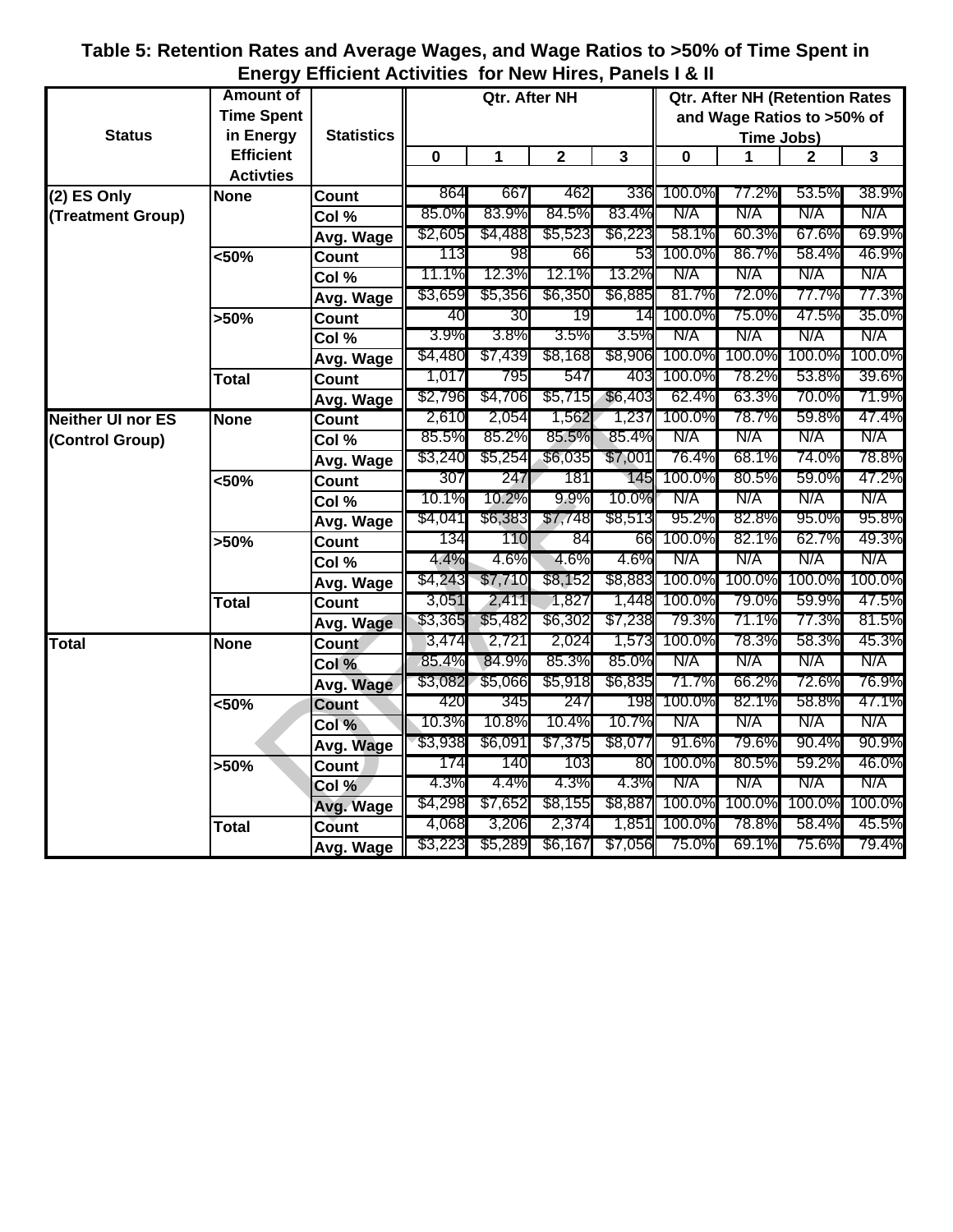

D. Leonard, DWS/R&P, 7/27/2011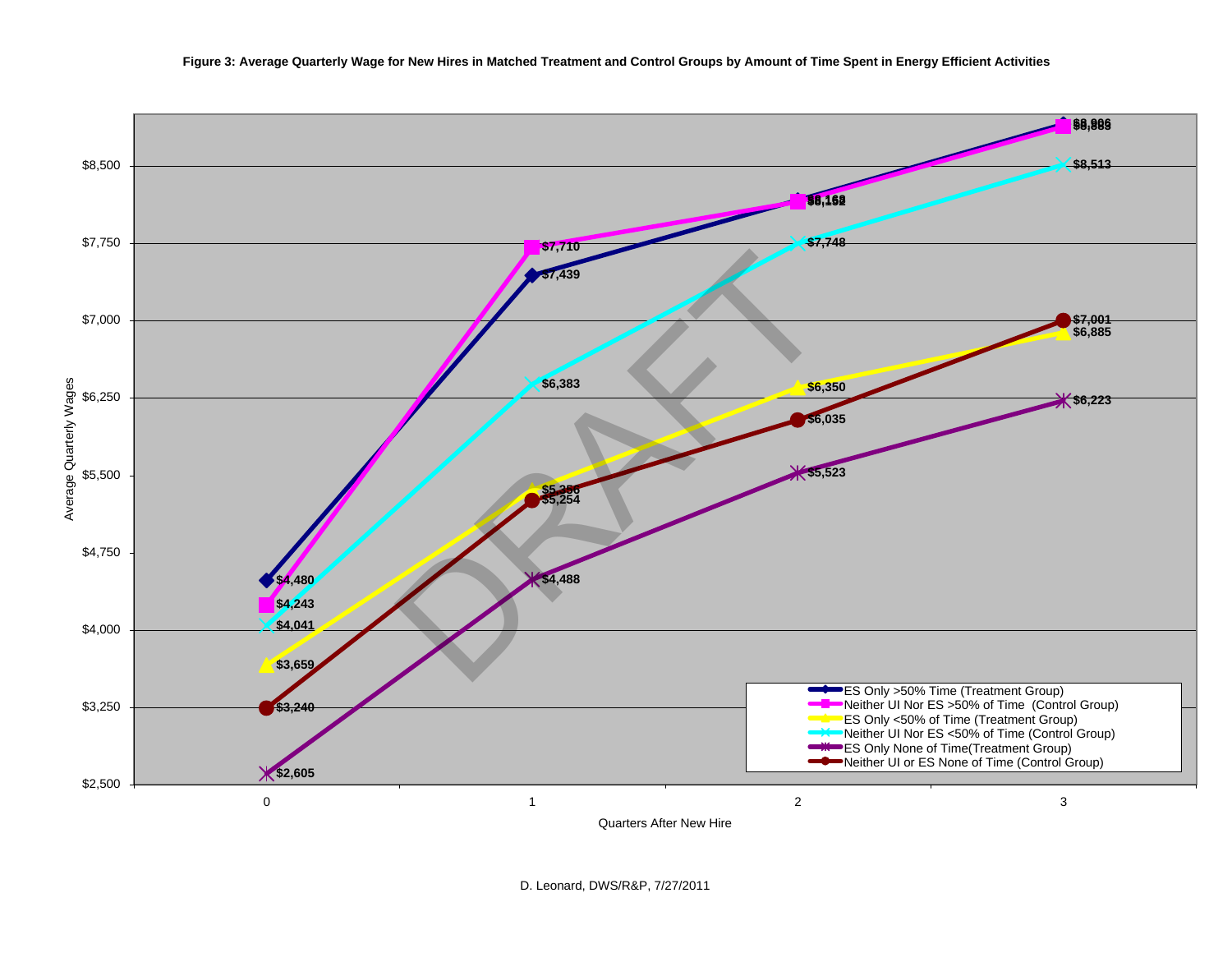considerably according to treatment/control group assignment and time spent in energy efficient activities. In the treatment group, those working jobs with "None" or "<50% of the time" in energy efficient activities on average earned 69.9% and 77.3% of those working jobs with ">50% of the time" in energy efficient activities. In the control group, these proportions were 78.8% and 95.8% respectively.

Differences in retention rates among between the groups and subgroups were also pronounced, as shown in Figure 4. Figure 4 shows two distinct clusters of new hires three quarters after they were hired. In the top group are all three types of control cases (None, <50%, >50%), plus treatment cases in the <50% group. The cohort with the greatest three-quarter retention was the control group spending <50% of job time in energy efficient activities (49.3%). Only treatment cases in the >50% group were in the top cluster (46.9%). In the bottom cluster were treatment cases in the None group (38.9%) and the  $>50\%$  group (35.0%). The amount of time spent in energy efficient activities does not appear to have as much influence on new hire retention as it does on new hire wages. 4. Figure 4 shows two distinct clusters of new hires three<br>op group are all three types of control cases (None,  $\leq 50\%$ ,<br>he  $\leq 50\%$  group. The cohort with the greatest three-quarter<br>ding  $\leq 50\%$  of job time in en

Our previous tests for distributional differences by age, sex, industry and level of energy efficient activity were not statistically significant. This was expected since we controlled for those variables during the propensity scoring step of control group selection. However we did not control for occupation during selection. Tables 6 and 7 show the occupational distributions in addition to statistical tests for differences between the control and treatment groups. Occupations were grouped at the two-digit Standard Occupational Classification (SOC; Bureau of Labor Statistics, 2010) code level. In Table 6 we see the chi-square test result was insignificant

8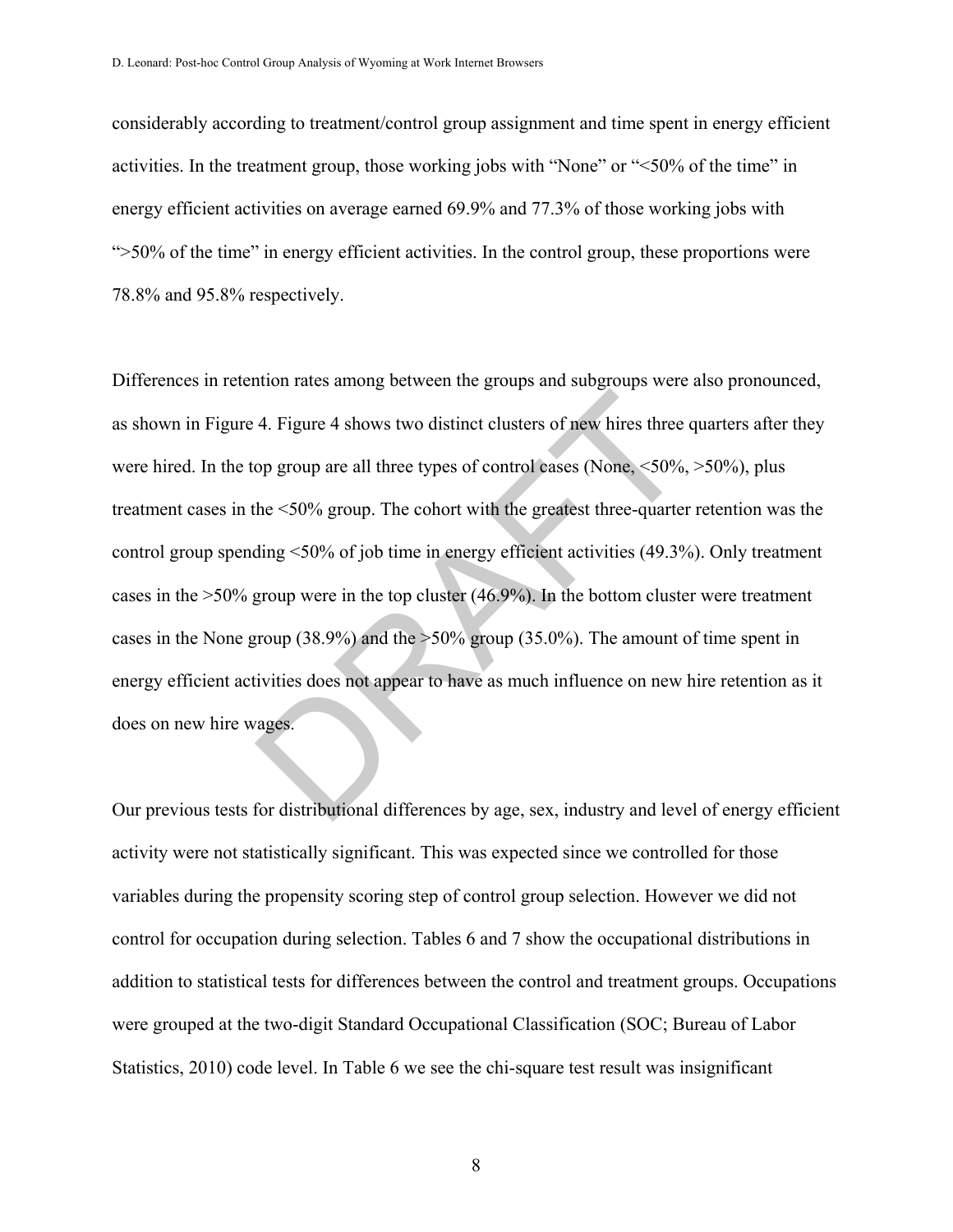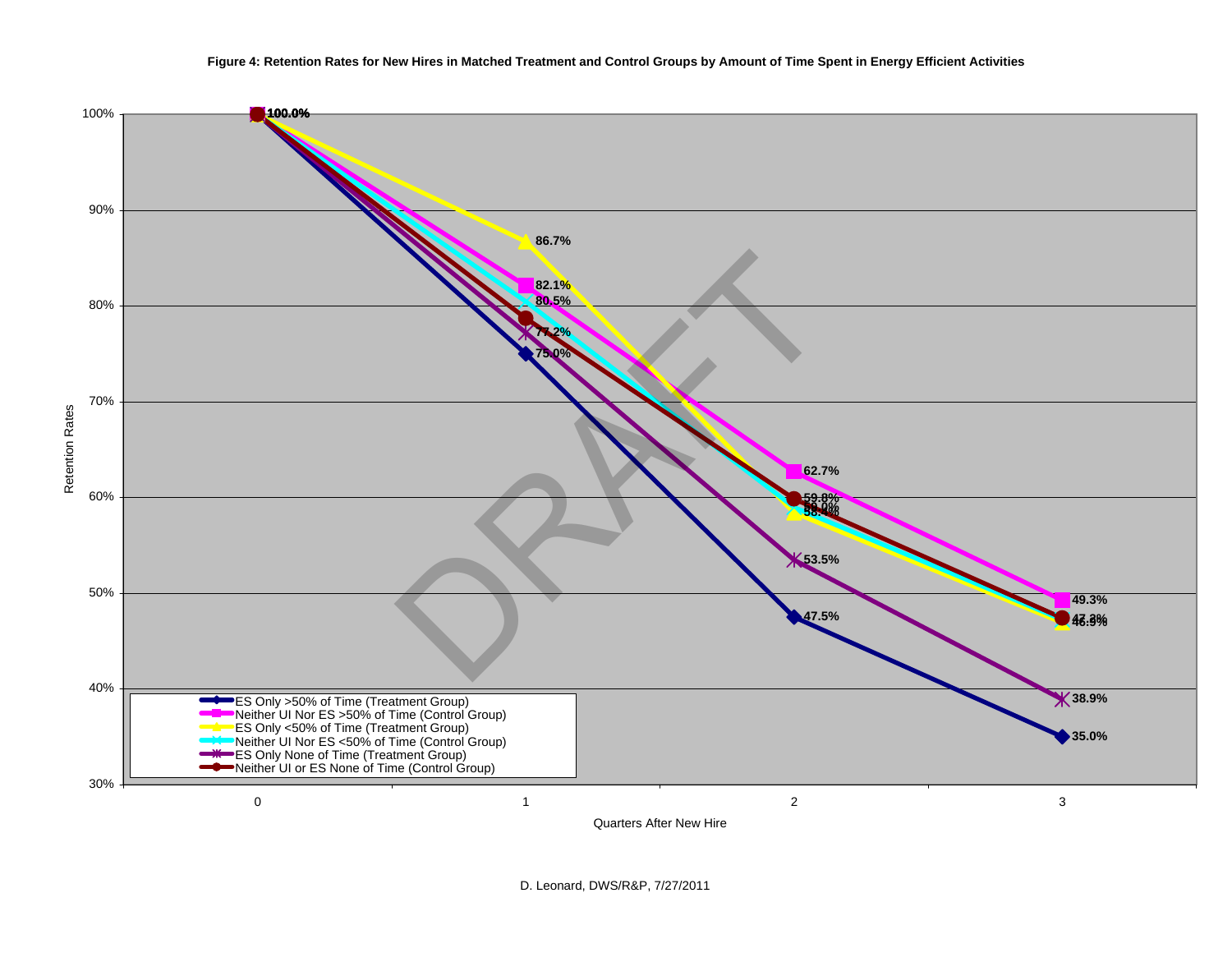# **Table 6: Statistical Tests for Occupation Ratios**

| <b>Statistic</b>   |    | Valuel  | Probl  |
|--------------------|----|---------|--------|
| <b>Chi-Square</b>  | 22 | 33.1712 | 0.0595 |
| <b>ICramer's V</b> |    | 0.0903  |        |

RAFT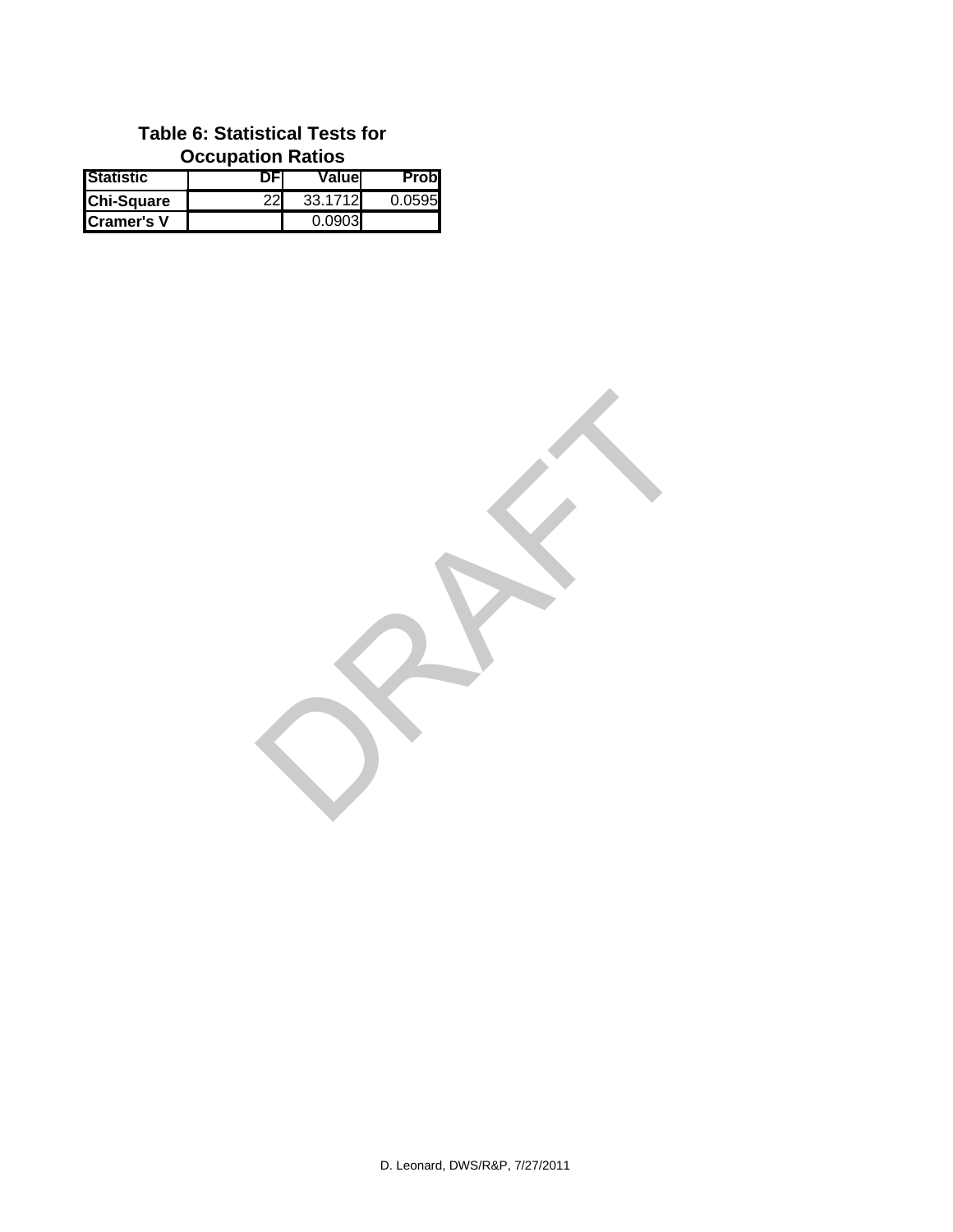| <b>Occupation</b>             | <b>Status</b> |                        |              |  |  |  |  |  |  |  |
|-------------------------------|---------------|------------------------|--------------|--|--|--|--|--|--|--|
|                               | $(2)$ ES      | (4) Neither UI         | <b>Total</b> |  |  |  |  |  |  |  |
|                               | (Treatment    | <b>Nor ES (Control</b> |              |  |  |  |  |  |  |  |
|                               | Group)        | Group)                 |              |  |  |  |  |  |  |  |
|                               |               |                        |              |  |  |  |  |  |  |  |
| <b>Management</b>             | 10            | 50                     | 60           |  |  |  |  |  |  |  |
| <b>Chi-Square</b>             | 1.67          | 0.56                   |              |  |  |  |  |  |  |  |
| Column %                      | 0.98          | 1.64                   |              |  |  |  |  |  |  |  |
| <b>Business and Financial</b> | 11            | 53                     | 64           |  |  |  |  |  |  |  |
| <b>Operations</b>             |               |                        |              |  |  |  |  |  |  |  |
| <b>Chi-Square</b>             | 1.56          | 0.52                   |              |  |  |  |  |  |  |  |
| Column %                      | 1.08          | 1.74                   |              |  |  |  |  |  |  |  |
| <b>Computer and</b>           | 5             | 19                     | 24           |  |  |  |  |  |  |  |
| <b>Mathematical</b>           |               |                        |              |  |  |  |  |  |  |  |
| <b>Chi-Square</b>             | 0.17          | 0.06                   |              |  |  |  |  |  |  |  |
| Column %                      | 0.49          | 0.62                   |              |  |  |  |  |  |  |  |
| <b>Architecture and</b>       | 4             | 26                     | 30           |  |  |  |  |  |  |  |
| <b>Engineering</b>            |               |                        |              |  |  |  |  |  |  |  |
| <b>Chi-Square</b>             | 1.63          | 0.54                   |              |  |  |  |  |  |  |  |
| Column %                      | 0.39          | 0.85                   |              |  |  |  |  |  |  |  |
| Life, Physical, and           | 4             | 18                     | 22           |  |  |  |  |  |  |  |
| <b>Social Science</b>         |               |                        |              |  |  |  |  |  |  |  |
| <b>Chi-Square</b>             | 0.41          | 0.14                   |              |  |  |  |  |  |  |  |
| Column %                      | 0.39          | 0.59                   |              |  |  |  |  |  |  |  |
| <b>Community and Social</b>   | 12            | 42                     | 54           |  |  |  |  |  |  |  |
| <b>Service</b>                |               |                        |              |  |  |  |  |  |  |  |
| <b>Chi-Square</b>             | 0.17          | 0.06                   |              |  |  |  |  |  |  |  |
| Column %                      | 1.18          | 1.38                   |              |  |  |  |  |  |  |  |
| Legal                         | 4             | 22                     | 26           |  |  |  |  |  |  |  |
| <b>Chi-Square</b>             | 0.96          | 0.32                   |              |  |  |  |  |  |  |  |
| Column %                      | 0.39          | 0.72                   |              |  |  |  |  |  |  |  |
| <b>Education, Training</b>    | 39            | 118                    | 157          |  |  |  |  |  |  |  |
| and Library                   |               |                        |              |  |  |  |  |  |  |  |
| <b>Chi-Square</b>             | 0.00          | 0.00                   |              |  |  |  |  |  |  |  |
| Column %                      | 3.83          | 3.87                   |              |  |  |  |  |  |  |  |
| Arts, Design,                 | 34            | 67                     | 101          |  |  |  |  |  |  |  |
| <b>Entertainment, Sports,</b> |               |                        |              |  |  |  |  |  |  |  |
| and Media                     |               |                        |              |  |  |  |  |  |  |  |
| <b>Chi-Square</b>             | 3.03          | 1.01                   |              |  |  |  |  |  |  |  |
| <b>Column %</b>               | 3.34          | 2.20                   |              |  |  |  |  |  |  |  |
| <b>Healthcare</b>             | 11            | 84                     | 95           |  |  |  |  |  |  |  |
| <b>Practitioners and</b>      |               |                        |              |  |  |  |  |  |  |  |
| <b>Technical</b>              |               |                        |              |  |  |  |  |  |  |  |
| <b>Chi-Square</b>             | 6.84          | 2.28                   |              |  |  |  |  |  |  |  |
| Column %                      | 1.08          | 2.75                   |              |  |  |  |  |  |  |  |
| <b>Healthcare Support</b>     | 29            | 69                     | 98           |  |  |  |  |  |  |  |
| <b>Chi-Square</b>             | 0.83          | 0.28                   |              |  |  |  |  |  |  |  |
| Column %                      | 2.85          | 2.26                   |              |  |  |  |  |  |  |  |
| <b>Protective Service</b>     | 18            | 67                     | 85           |  |  |  |  |  |  |  |
| <b>Chi-Square</b>             | 0.50          | 0.17                   |              |  |  |  |  |  |  |  |
| Column %                      | 1.77          | 2.20                   |              |  |  |  |  |  |  |  |
| <b>Food Preparation and</b>   | 113           | 329                    | 442          |  |  |  |  |  |  |  |
| <b>Serving Related</b>        |               |                        |              |  |  |  |  |  |  |  |
| <b>Chi-Square</b>             | 0.06          | 0.02                   |              |  |  |  |  |  |  |  |
| Column %                      | 11.11         | 10.78                  |              |  |  |  |  |  |  |  |

**Table 7: Distribution of Occupations by Status, New Hires**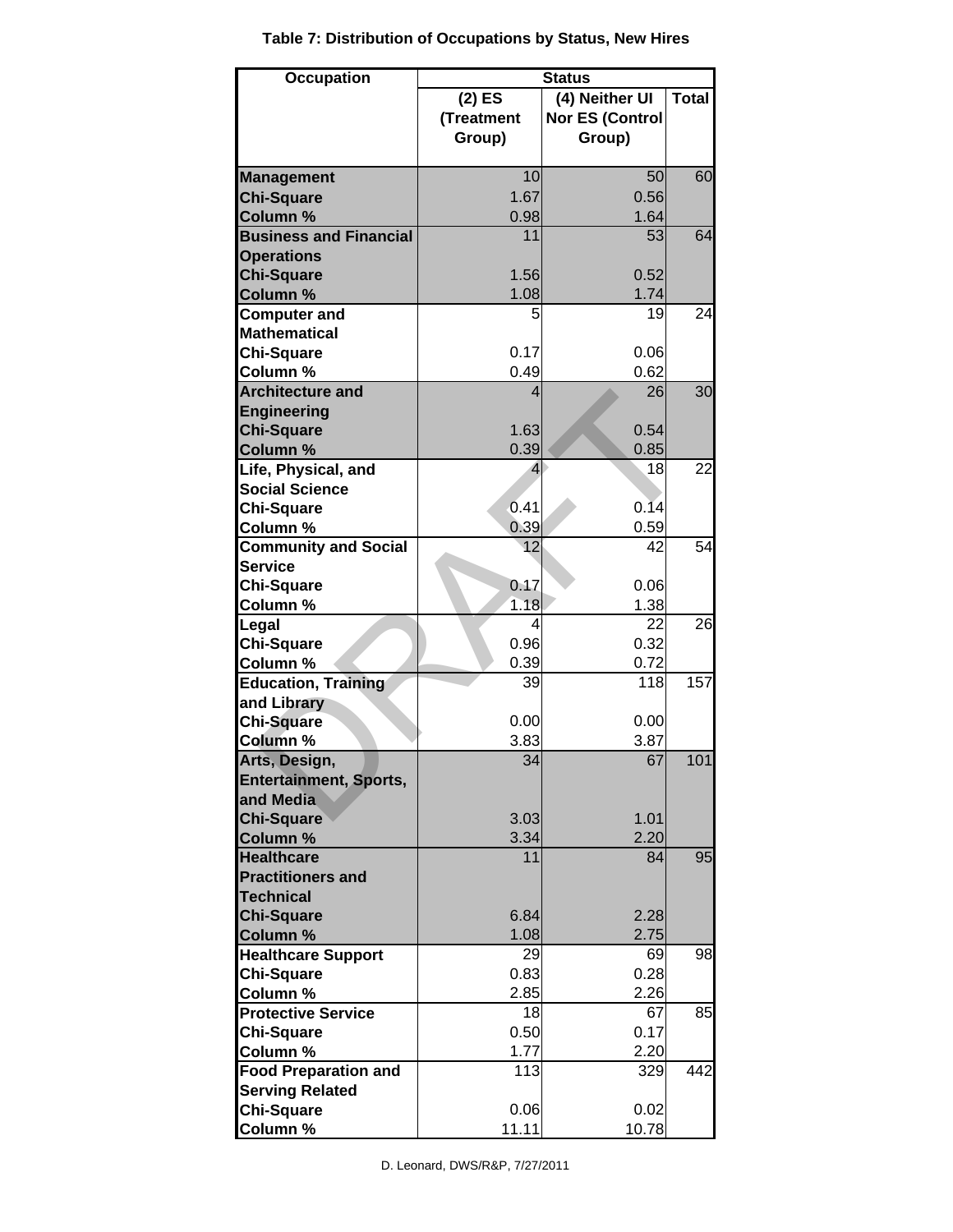| <b>Occupation</b>             | <b>Status</b>   |                        |              |  |  |  |  |  |  |  |  |
|-------------------------------|-----------------|------------------------|--------------|--|--|--|--|--|--|--|--|
|                               | $(2)$ ES        | (4) Neither UI         | <b>Total</b> |  |  |  |  |  |  |  |  |
|                               | (Treatment      | <b>Nor ES (Control</b> |              |  |  |  |  |  |  |  |  |
|                               | Group)          | Group)                 |              |  |  |  |  |  |  |  |  |
|                               |                 |                        |              |  |  |  |  |  |  |  |  |
| <b>Building and Grounds</b>   | 52              | 135                    | 187          |  |  |  |  |  |  |  |  |
| <b>Cleaning and</b>           |                 |                        |              |  |  |  |  |  |  |  |  |
| <b>Maintenance</b>            |                 |                        |              |  |  |  |  |  |  |  |  |
| <b>Chi-Square</b>             | 0.59            | 0.20                   |              |  |  |  |  |  |  |  |  |
| <b>Column %</b>               | 5.11            | 4.42                   |              |  |  |  |  |  |  |  |  |
| <b>Personal Care and</b>      | 59              | 185                    | 244          |  |  |  |  |  |  |  |  |
| <b>Chi-Square</b>             | 0.07            | 0.02                   |              |  |  |  |  |  |  |  |  |
| <b>Column %</b>               | 5.80            | 6.06                   |              |  |  |  |  |  |  |  |  |
| <b>Sales and Related</b>      | 78              | 282                    | 360          |  |  |  |  |  |  |  |  |
| <b>Chi-Square</b>             | 1.6             | 0.5333                 |              |  |  |  |  |  |  |  |  |
| Column %                      | 7.67            | 9.24                   |              |  |  |  |  |  |  |  |  |
| <b>Office and</b>             | 175             | 456                    | 631          |  |  |  |  |  |  |  |  |
| <b>Administrative Support</b> |                 |                        |              |  |  |  |  |  |  |  |  |
|                               |                 |                        |              |  |  |  |  |  |  |  |  |
| <b>Chi-Square</b>             | 1.89            | 0.63                   |              |  |  |  |  |  |  |  |  |
| <b>Column %</b>               | 17.21           | 14.95                  |              |  |  |  |  |  |  |  |  |
| Farming, Fishing, and         | 19              | 59                     | 78           |  |  |  |  |  |  |  |  |
| <b>Forestry</b>               |                 |                        |              |  |  |  |  |  |  |  |  |
| <b>Chi-Square</b>             | 0.01            | 0.00                   |              |  |  |  |  |  |  |  |  |
| Column %                      | 1.87            | 1.93                   |              |  |  |  |  |  |  |  |  |
| <b>Construction and</b>       | 10 <sub>1</sub> | 288                    | 389          |  |  |  |  |  |  |  |  |
| <b>Extraction</b>             |                 |                        |              |  |  |  |  |  |  |  |  |
| <b>Chi-Square</b>             | 0.14            | 0.05                   |              |  |  |  |  |  |  |  |  |
| Column %                      | 9.93            | 9.44                   |              |  |  |  |  |  |  |  |  |
| Installation,                 | 73              | 200                    | 273          |  |  |  |  |  |  |  |  |
| <b>Chi-Square</b>             | 0.33            | 0.11                   |              |  |  |  |  |  |  |  |  |
| Column %                      | 7.18            | 6.56                   |              |  |  |  |  |  |  |  |  |
| <b>Production</b>             | 30              | 113                    | 143          |  |  |  |  |  |  |  |  |
| <b>Chi-Square</b>             | 0.92            | 0.31                   |              |  |  |  |  |  |  |  |  |
| <b>Column %</b>               | 2.95            | 3.70                   |              |  |  |  |  |  |  |  |  |
| <b>Transportation and</b>     | 121             | 316                    | 437          |  |  |  |  |  |  |  |  |
| <b>Material Moving</b>        |                 |                        |              |  |  |  |  |  |  |  |  |
| <b>Chi-Square</b>             | 1.26            | 0.42                   |              |  |  |  |  |  |  |  |  |
| <b>Column %</b>               | 11.90           | 10.36                  |              |  |  |  |  |  |  |  |  |
| <b>Unable to Assign Code</b>  | 15              | 53                     | 68           |  |  |  |  |  |  |  |  |
|                               |                 |                        |              |  |  |  |  |  |  |  |  |
| <b>Chi-Square</b>             | 0.24            | 0.08                   |              |  |  |  |  |  |  |  |  |
| Column %                      | 1.47            | 1.74                   |              |  |  |  |  |  |  |  |  |
| <b>Total</b>                  | 1,017           | 3,051                  | 4,068        |  |  |  |  |  |  |  |  |

**Table 7: Distribution of Occupations by Status, New Hires**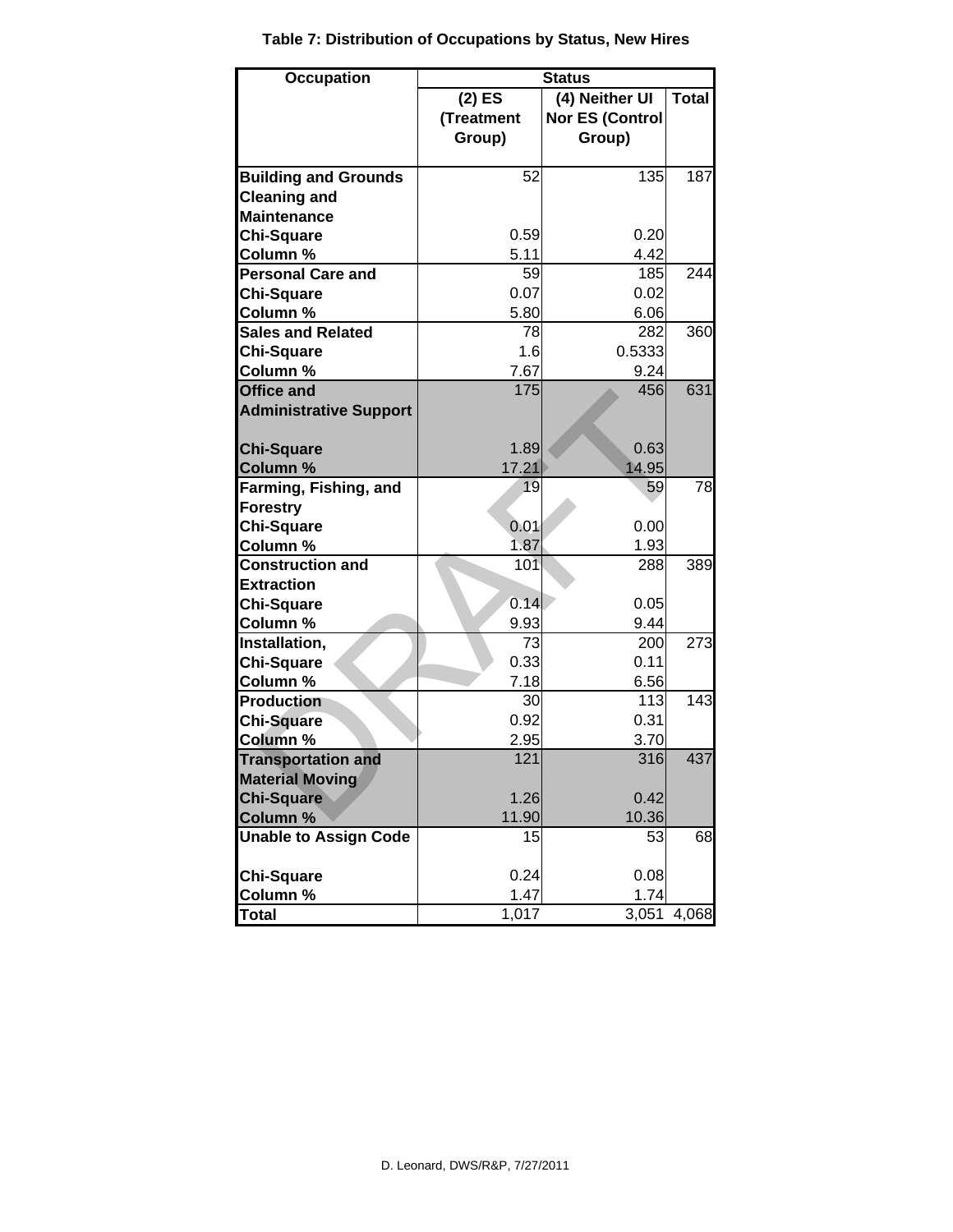$(p<0.0595)$ . The Cramer's V value indicates that the distributions of occupations are not predictable by knowing to which group (treatment or control) a new hire belongs (0.0903). Table 7 shows that the occupational distribution does not differ significantly between the treatment and control groups. This is confirmed by the statistical tests shown in Table 6. Table 8 shows the expected frequencies of occupations by status. For the chi-square test we used, expected cell frequencies of five or greater are desired. Since we have cells in Table 7 with actual counts of four and five, Table 8 was developed as a check that our results were valid. In the cells of Table 7 where the smallest raw counts exist (Computer and Mathematical; Architecture and Engineering; Life, Physical and Social Science; Legal), all expected cell counts are greater than five. Therefore our conclusions regarding the occupational distributions by status are valid.

For some occupational groups (highlighted), there were differences in the distribution of occupations across treatment and control groups (see Table 7). These differences may explain at least some of the wage differentials. The list below details in which groups the differences occurred according to their column percentages (TG = Treatment Group, CG = Control Group), along with March 2011 Statewide Occupational Employment Survey (OES; R&P, 2011) average wages: International Mathematical; Architective Physical and Social Science; Legal), all expected cell cours<br>conclusions regarding the occupational distributions by st<br>onal groups (highlighted), there were differences in the dis-

- Management:  $TG = 0.98\%$ ,  $CG = 1.64\%$ ; Avg. wage: \$81,938
- Business and financial operations:  $TG = 1.08\%$ ,  $CG = 1.74\%$ ; Avg. wage: \$60,412
- Architecture and Engineering:  $TG = 0.39\%$ ,  $CG = 0.85\%$ ; Avg. wage: \$67,581
- Arts, design, entertainment, sports, and media:  $TG = 3.34\%$ ,  $CG = 2.20\%$ ; Avg. wage: \$36,591
- Healthcare Practitioners and Technical:  $TG = 1.08\%$ ,  $CG = 2.75\%$ ; Avg. wage: \$69,138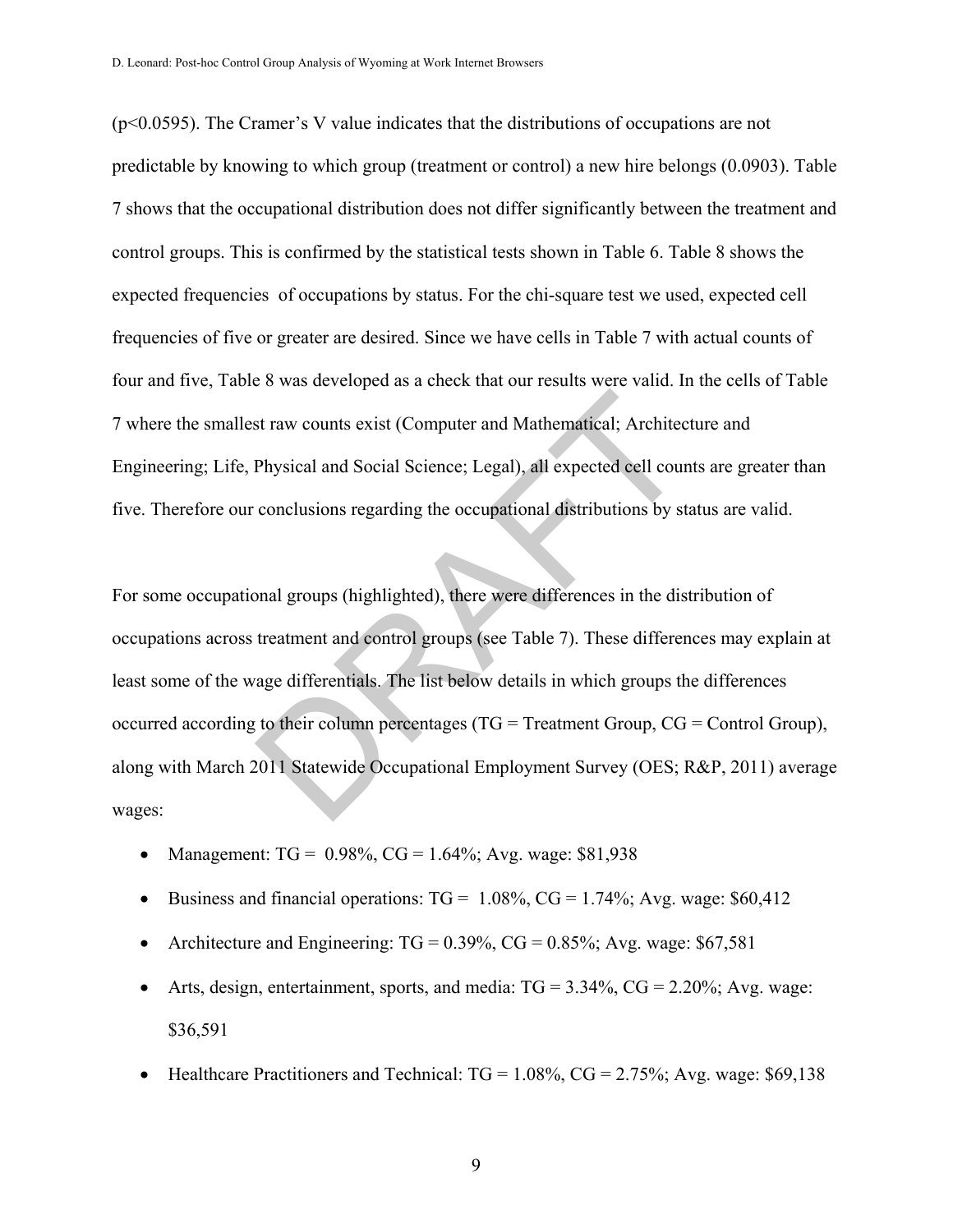|                                                      |                  | <b>Status</b>    |             |
|------------------------------------------------------|------------------|------------------|-------------|
|                                                      | $(2)$ ES         | (4) Neither      | Total       |
|                                                      | (Treatment       | <b>UI Nor ES</b> |             |
|                                                      | Group)           | (Control         |             |
| <b>Occupation Code</b>                               |                  | Group)           |             |
| <b>Management</b>                                    | 15.0             | 45.0             |             |
| <b>Business and Financial Operations</b>             | 16.0             | 48.0             |             |
| <b>Computer and Mathematical</b>                     | 6.0              | 18.0             |             |
| <b>Architecture and Engineering</b>                  | 7.5              | 22.5             |             |
| Life, Physical, and Social Science                   | $\overline{5.5}$ | 16.5             |             |
| <b>Community and Social Service</b>                  | 13.5             | 40.5             |             |
| Legal                                                | 6.5              | 19.5             |             |
| <b>Education, Training and Library</b>               | 39.3             | 117.8            |             |
| Arts, Design, Entertainment, Sports, and Media       | 25.3             | 75.8             |             |
| <b>Healthcare Practitioners and Technical</b>        | 23.8             | 71.3             |             |
| <b>Healthcare Support</b>                            | 24.5             | 73.5             |             |
| <b>Protective Service</b>                            | 21.3             | 63.8             |             |
| <b>Food Preparation and Serving Related</b>          | 110.5            | 331.5            |             |
| <b>Building and Grounds Cleaning and Maintenance</b> | 46.8             | 140.3            |             |
| <b>Personal Care and Service</b>                     | 61.0             | 183.0            |             |
| <b>Sales and Related</b>                             | 90.0             | 270.0            |             |
| <b>Office and Administrative Support</b>             | 157.8            | 473.3            |             |
| <b>Farming, Fishing, and Forestry</b>                | 19.5             | 58.5             |             |
| <b>Construction and Extraction</b>                   | 97.3             | 291.8            |             |
| <b>Installation, Maintenance, and Repair</b>         | 68.3             | 204.8            |             |
| <b>Production</b>                                    | 35.8             | 107.3            |             |
| <b>Transportation and Material Moving</b>            | 109.3            | 327.8            |             |
| <b>Unable to Assign Code</b>                         | 17.0             | 51.0             |             |
| Total                                                | 1,017            |                  | 3,051 4,068 |
|                                                      |                  |                  |             |

**Table 8: Expected Frequencies of Occupations by Status**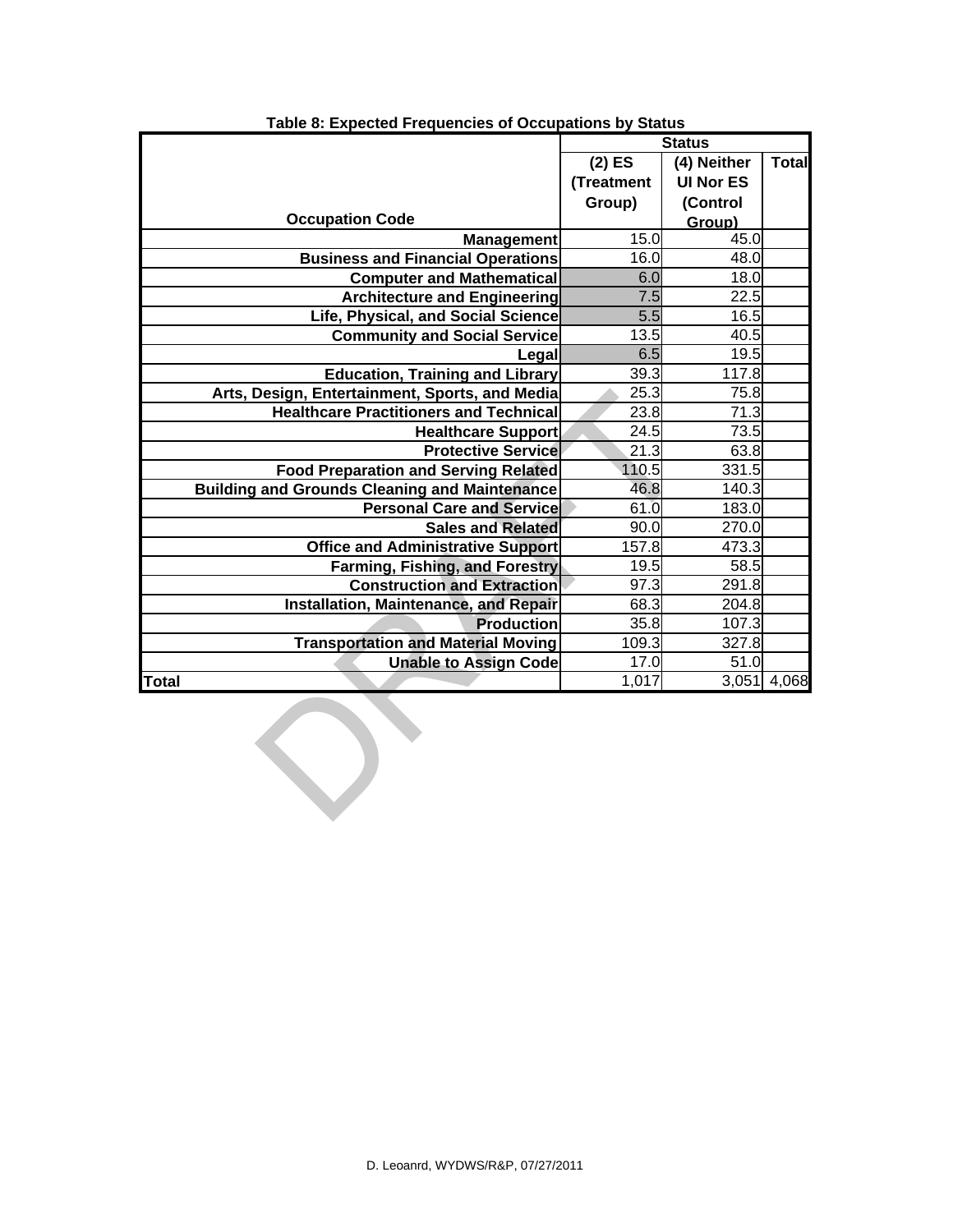- Office and Administrative Support:  $TG = 17.21\%$ ,  $CG = 14.95\%$ ; Avg. Wage: \$31,680
- Transportation and Material Moving:  $TG = 11.91\%$ ,  $CG = 10.36\%$ , Avg. Wage: \$38,273

The control group has a greater proportion of new hires in the four highest paying occupational groups, management, business and financial operations, architecture and engineering, healthcare practitioners and technical. Conversely, the treatment group has greater proportions in the three lower-paying occupation al groups arts, design, entertainment, sports and media, office and administrative support, and transportation and material moving.

## Conclusion and Directions for Future Research

In this study we used statistically-matched groups to analyze differences in earning and retention between new hires who utilized ES services and those who did not utilize ES nor UI services. We took this step because initial results using the entire population of new hires indicated those using neither service had a greater probability of retaining employment and earned greater wages than those who used ES. This finding was confirmed by the control group study for retention but not completely by average earnings. In fact, we found that for jobs which are highly green in nature, the earnings differences between the treatment and control groups were negligible. This indicates that differences in wages between the treatment and control groups are mitigated when the level of green activity is high. Wage differences appear to only be important when green activity is low. ort, and transportation and material moving.<br>
Nort, and transportation and material moving.<br>
The distribution of Future Research<br>
Ed statistically-matched groups to analyze differences in ea<br>
who utilized ES services and t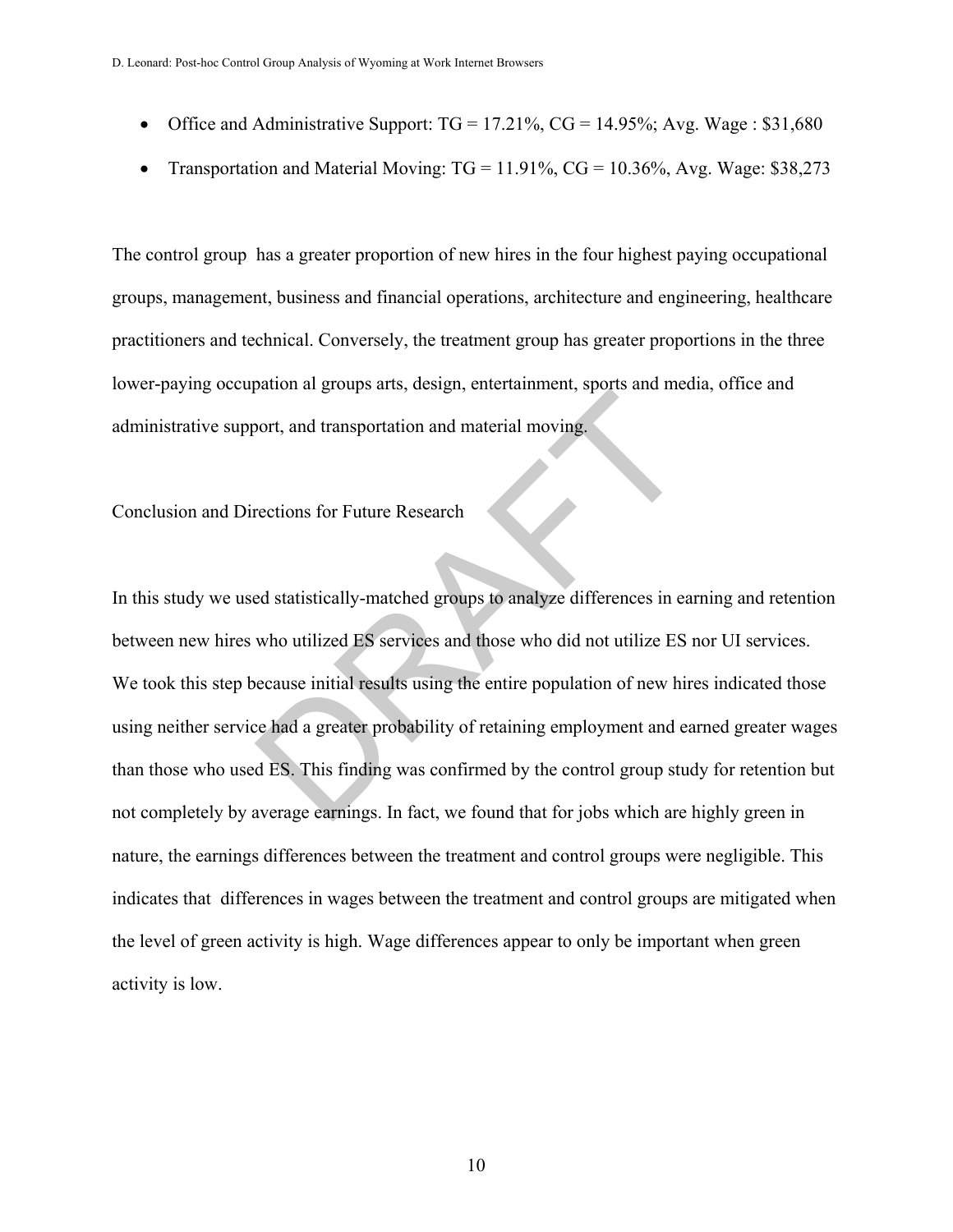The results of this study do not suggest that ES "causes" retention and wages to be different. The occupation distribution reveals that those in high wage occupations tend not to use ES while those earning less use ES. Recent research by R&P (Leonard, 2011) indicated that job boards such as  $W@W$  may not be appropriate recruiting tools for some workers. This applies to younger and tech-savvy workers in addition to recruiting for more highly-paid and highly-skilled workers. A similar finding was published by the United States Government Accountability Office in 2006 in a report which stated, "…their [one-stop centers] job candidates generally had either low skill or lacked the specialized skills needed by employers." Generally employers view labor coming from the ES system as low-skilled. Those in higher-paying professional occupations may have better developed informal contact networks and therefore do not require ES services. Those in healthcare positions may be more likely to change jobs more quickly than people in other occupations because their skills are in greater demand. All of these factors and others not researched in this paper influence peoples' choices regarding ES service usage. The ES system as low-skilled. Those in higher-paying proton the ES system as low-skilled. Those in higher-paying prot<br>ave better developed informal contact networks and therefore in healthcare positions may be more likely

The relatively small number of cases available to match in this study limited the number of control variables we could use and still obtain valid results. This is evidenced in Table 5, where by three quarters after new hire, our findings regarding retention and average wages were based on as few as 14 cases in the treatment group (3.5% of the total number retained). Expanding the analysis to combinations of four or more panels will allow us to construct control and treatment groups which are larger and have greater explanatory power.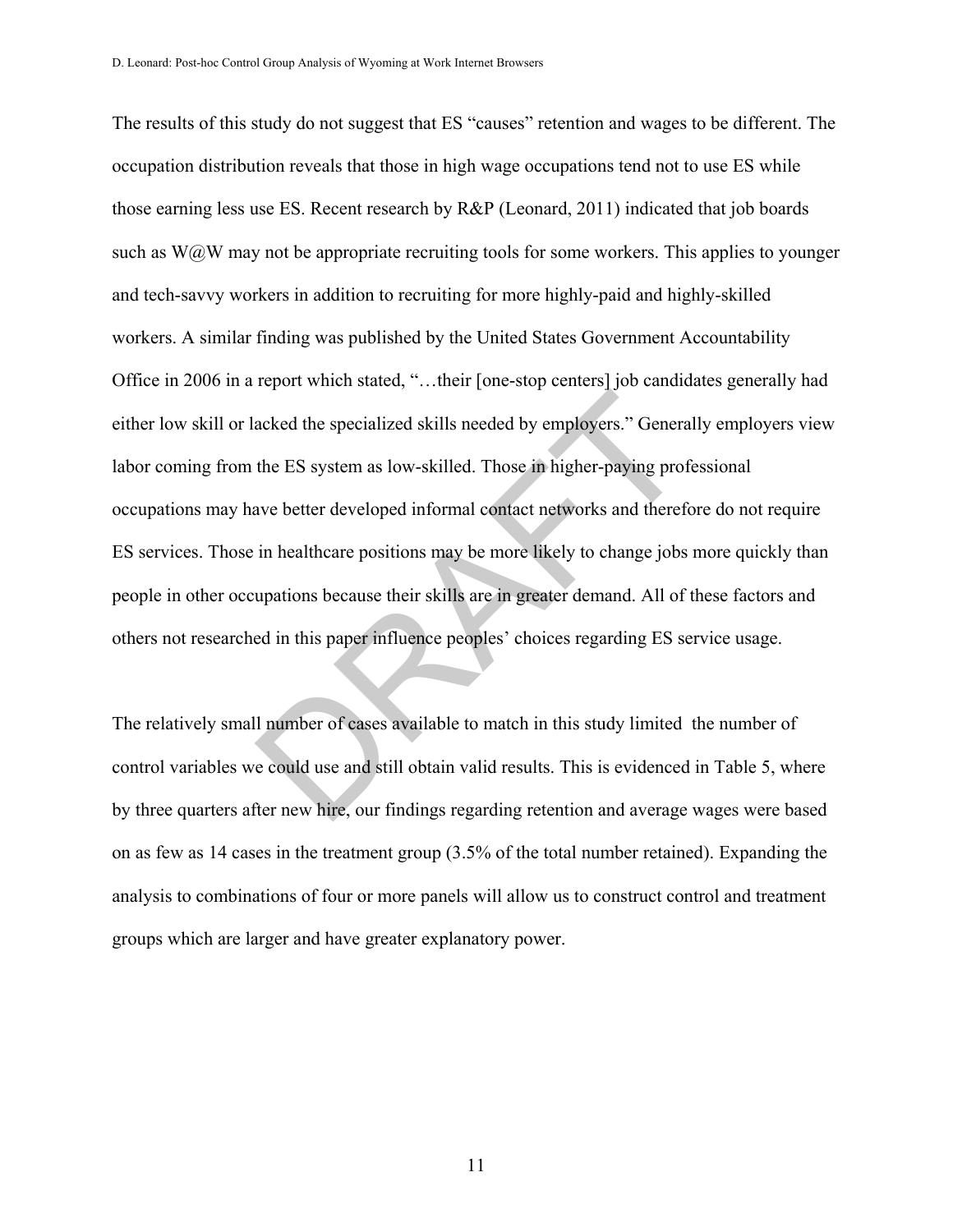## References

Glover, T., Leonard, D., & Saulcy, S. (2009). *Post-Injury Wage Loss: A Quasi-Experimental Design*. Retrieved July 11, 2011 from http://doe.state.wy.us/LMI/post\_injury/default.htm.

Leonard, D. (2011). Current Employer-Job Candidate Search Practices: A Review of the Literature. *Wyoming Labor Force Trends 48(2).* Retrieved July 26, 2011 from http://doe.state.wy.us/lmi/0211/a4.htm.

United States Department of Labor, Bureau of Labor Statistics. (2008). BLS Standard for Sector Aggregation Titles for NAICS. Retrieved July 22, 2011 from http://www.bls.gov/bls/naics\_aggregation.htm.

United States Government Accountability Office. (2006). Employers found one-stop centers useful in hiring low-skilled workers; Performance information could help gauge employer involvement. Retrieved July 27, 2011 from http://www.gao.gov/new.items/d07167.pdf.

United States Department of Labor, Bureau of Labor Statistics (2010). Standard Occupational Classification Manual. Retrieved July 6, 2011 from http://www.bls.gov/soc/socmanu.htm.

Wyoming Department of Workforce Services, Research & Planning (2010). New hires survey. Retrieve July 11, 2011 from http://doe.state.wy.us/lmi/energy/new\_hires\_survey.pdf

Wyoming Department of Workforce Services, Research & Planning. (2011). New hires: an indepth analysis. *Wyoming Labor Force Trends 48(2).* Retrieved July 7, 2011 from http://doe.state.wy.us/lmi/0211/a1.htm. Framment Accountability Office. (2006). Employers found only-skilled workers; Performance information could help gauge<br>weed July 27, 2011 from http://www.gao.gov/new.items/df<br>trtment of Labor, Bureau of Labor Statistics (2

Wyoming Department of Workforce Services, Research & Planning (2011). Occupational Employment and Wages March 2011. Retrieved July 10, 2011 from http://doe.state.wy.us/LMI/EDSMarch2011/TOC001.htm.

Wyoming Department of Workforce Services. (2011). Wyoming at Work (ES) database. Unpublished raw data.

Wyoming Department of Workforce Services, Research & Planning (2011). Wyoming wage records database. Unpublished raw data.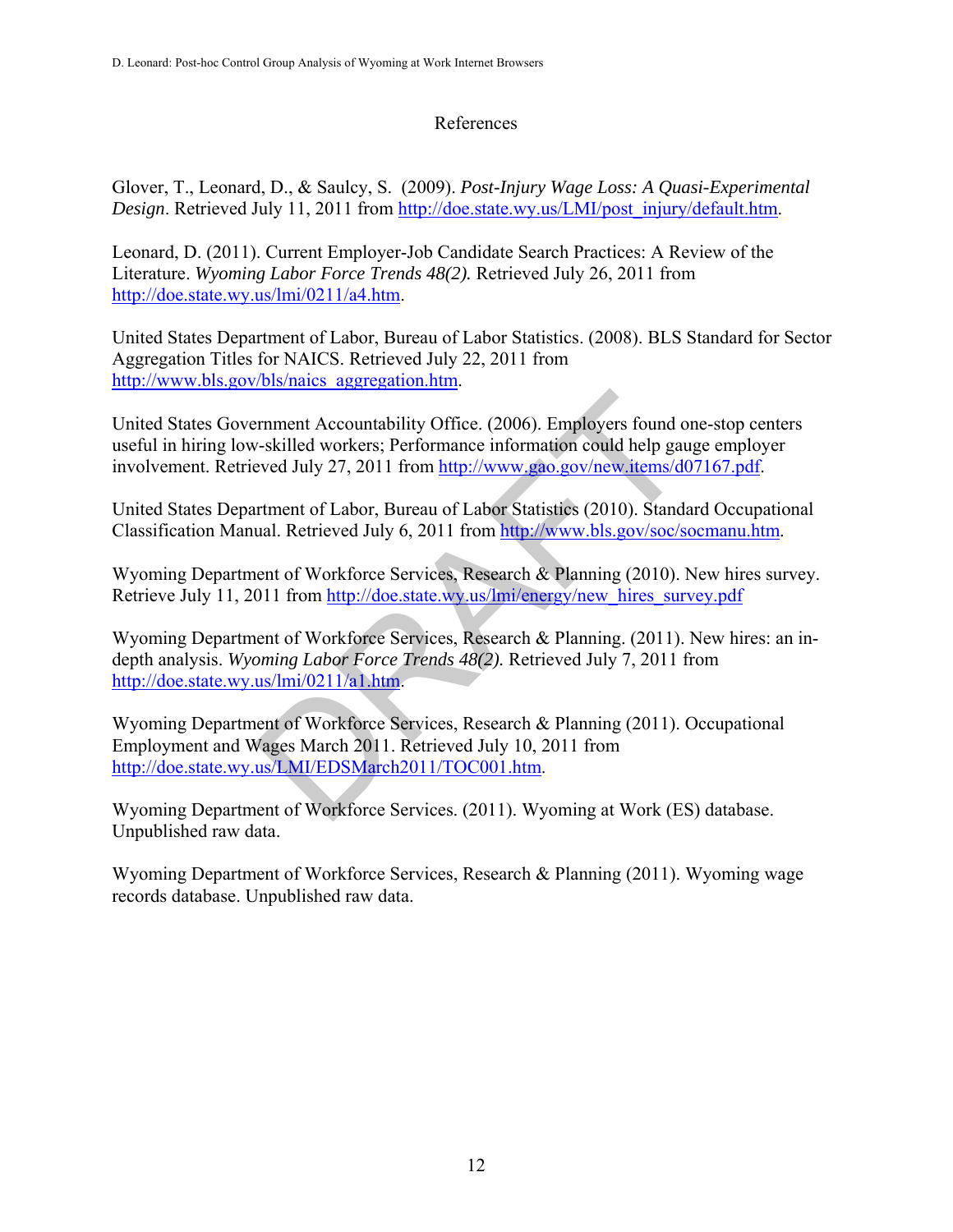Appendix A – Detailed Case Distribution Table by Industry and Age

RAFT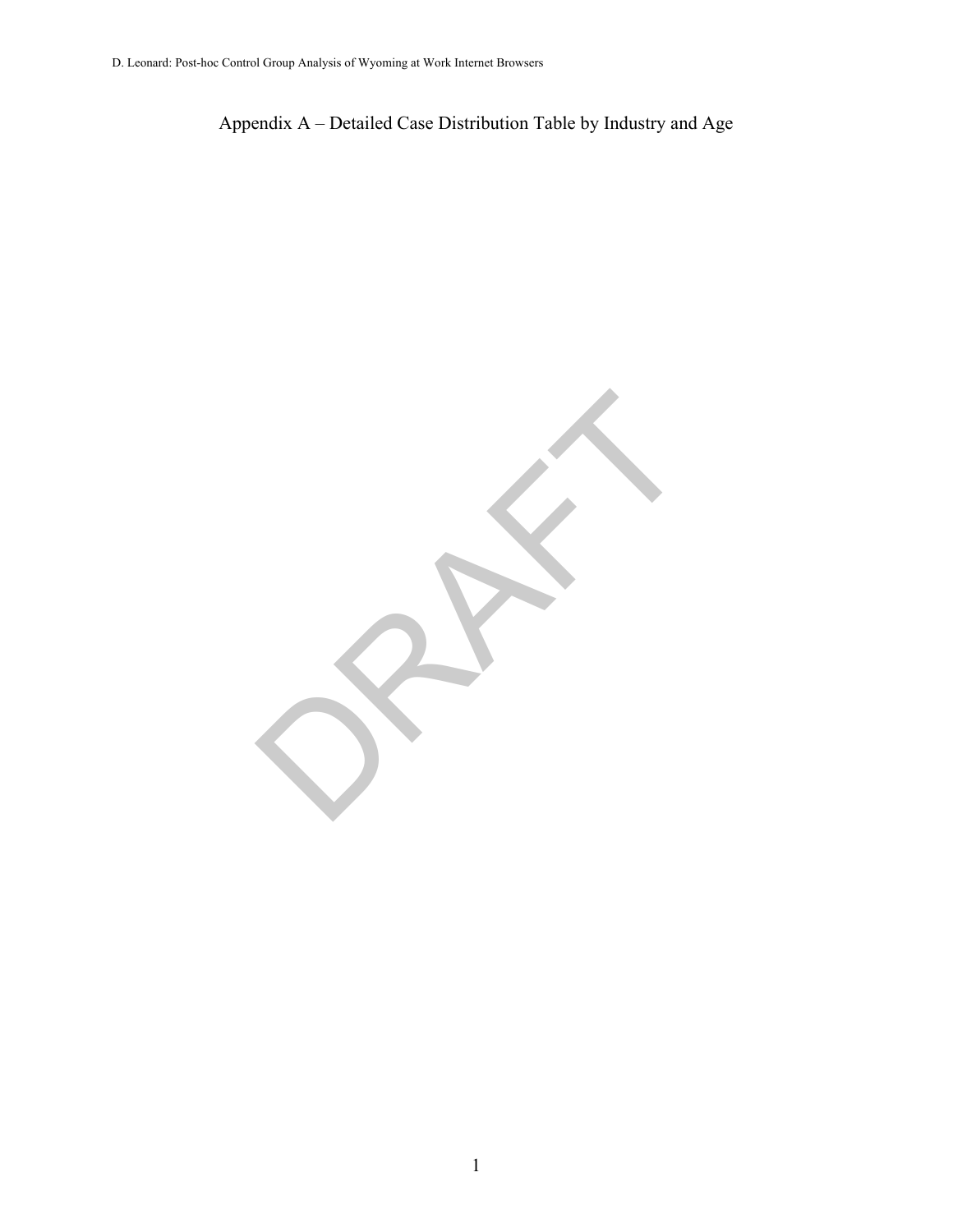|               |                                         |           | <b>Amount of Time Spent</b> |            |          |              |    |            |       |              |           | <b>Total</b> |          |           |  |
|---------------|-----------------------------------------|-----------|-----------------------------|------------|----------|--------------|----|------------|-------|--------------|-----------|--------------|----------|-----------|--|
|               |                                         |           |                             |            | $50%$    |              |    |            | >50%  |              |           |              |          |           |  |
|               |                                         |           |                             | <b>Sex</b> |          | <b>Total</b> |    | <b>Sex</b> |       | <b>Total</b> |           | <b>Sex</b>   |          | Total     |  |
|               |                                         |           | F                           | M          | U        |              | F. | M          | U     |              | F         | M            | U        |           |  |
| <b>Status</b> | <b>Industry</b>                         |           |                             |            |          |              |    |            |       |              |           |              |          |           |  |
| (2) ES Only   | Agriculture, Forestry, Fishing, N       |           | 6                           | 14         |          | 21           |    |            |       |              | 6         | 14           | 2        | 22        |  |
| (Treatment    | & Hunting                               | Col%      | 1.3                         | 3.1        | 1.5      | 2.1          |    |            | 25.0  | $2.5\,$      | 1.3       | 2.9          | 2.8      | 2.2       |  |
| Group)        | <b>Mining</b>                           | N         | 5                           | 36         | 3        | 44           |    |            |       | 8            | 6         | 43           | 3        | 52        |  |
|               |                                         | Col%      | 1.1                         | 8.0        | 4.4      | 4.5          |    |            |       | 20.0         | 1.3       | 9.0          | 4.2      | 5.1       |  |
|               | <b>Construction</b>                     | N         | 6                           | 50         | 5        | 61           |    |            |       | 6            | 6         | 55           | 6        | 67        |  |
|               |                                         | Col%      | 1.3                         | 11.2       | 7.4      | 6.2          |    |            | 25.0  | 15.0         | 1.3       | 11.5         | 8.3      | 6.6       |  |
|               | Manufacturing                           | N         |                             | 10<br>2.2  | 5        | 22<br>2.3    |    |            |       |              |           | 10           | 5<br>6.9 | 22<br>2.2 |  |
|               |                                         | Col%      | 1.5                         |            | 7.4      |              |    |            |       | 9            | 1.5<br>24 | 2.1          |          | 104       |  |
|               | <b>Wholesale Trade,</b>                 | N         | 24<br>5.2                   | 66<br>14.7 | 5<br>7.4 | 95<br>9.7    |    |            |       | 22.5         | 5.2       | 75<br>15.7   | 5<br>6.9 | 10.2      |  |
|               | <b>Transportation, Utilities, &amp;</b> | Col%      | 55                          | 36         | 9        | 100          |    |            |       |              | 55        | 36           | 9        | 100       |  |
|               | <b>Retail Trade</b>                     | N         | 11.9                        | 8.0        | 13.2     | 10.2         |    |            |       |              | 11.8      | 7.5          | 12.5     | 9.8       |  |
|               |                                         | Col%      | 19                          | 14         | 2        | 35           |    |            |       |              | 19        | 14           | 2        | 35        |  |
|               | <b>Information</b>                      | N<br>Col% | 4.1                         | 3.1        | 2.9      | 3.6          |    |            |       |              | 4.1       | 2.9          | 2.8      | 3.4       |  |
|               | <b>Financial Activities</b>             | N         | 34                          | 28         | 10       | 72           |    |            |       | 2            | 34        | 29           | 11       | 74        |  |
|               |                                         | Col%      | 7.4                         | 6.3        | 14.7     | 7.4          |    |            | 25.0  | 5.0          | 7.3       | 6.1          | 15.3     | 7.3       |  |
|               | <b>Professional &amp; Business</b>      | N         | 62                          | 44         |          | 110          |    |            |       | 6            | 63        | 49           | 4        | 116       |  |
|               | <b>Services</b>                         | Col%      | 13.4                        | 9.8        | 5.9      | 11.3         |    |            |       | 15.0         | 13.5      | 10.2         | 5.6      | 11.4      |  |
|               | <b>Educational Services</b>             | N         | 38                          | 19         |          | 57           |    |            |       |              | 39        | 19           |          | 58        |  |
|               |                                         | Col%      | 8.2                         | 4.2        |          | 5.8          |    |            |       | 2.5          | 8.4       | 4.0          |          | 5.7       |  |
|               | <b>Health Services</b>                  | N         | 73                          | 15         | 11       | 99           |    |            |       |              | 74        | 15           | 11       | 100       |  |
|               |                                         | Col%      | 15.8                        | 3.3        | 16.2     | 10.1         |    |            |       | 2.5          | 15.9      | 3.1          | 15.3     | 9.8       |  |
|               | <b>Leisure &amp; Hospitality</b>        | N         | 86                          | 58         | 8        | 152          |    |            |       | 2            | 86        | 59           | 9        | 154       |  |
|               |                                         | Col%      | 18.7                        | 12.9       | 11.8     | 15.6         |    |            | 25.0  | 5.0          | 18.5      | 12.3         | 12.5     | 15.1      |  |
|               | <b>Other Services</b>                   | N         | 31                          | 33         |          | 68           |    |            |       | 2            | 32        | 34           | 4        | 70        |  |
|               |                                         | Col%      | 6.7                         | 7.4        | 5.9      | 7.0          |    |            |       | 5.0          | 6.9       | 7.1          | 5.6      | 6.9       |  |
|               | <b>Public Administration</b>            | N         | 15                          | 25         |          | 41           |    |            |       | 2            | 15        | 27           |          | 43        |  |
|               |                                         | Col%      | 3.3                         | 5.6        | 1.5      | 4.2          |    |            |       | 5.0          | 3.2       | 5.6          | 1.4      | 4.2       |  |
|               | <b>Total</b>                            | N         | 461                         | 448        | 68       | 977          |    |            | 4     | 40           | 466       | 479          | 72       | 1,017     |  |
|               |                                         | Row%      | 45.3                        | 44.1       | 6.7      | 96.1         |    |            | 0.4   | 3.9          | 45.8      | 47.1         | 7.1      | 100.0     |  |
|               | Age                                     |           |                             |            |          |              |    |            |       |              |           |              |          |           |  |
|               | $\overline{25}$                         | N         | 161                         | 152        |          | 313          |    |            |       | 12           | 163       | 162          |          | 325       |  |
|               |                                         | Col%      | 34.9                        | 33.9       |          | 32.0         |    |            |       | 30.0         | 35.0      | 33.8         |          | 32.0      |  |
|               | $25 - 35$                               | N         | 105                         | 124        |          | 229          |    |            |       | 12           | 107       | 134          |          | 241       |  |
|               |                                         | Col%      | 22.8                        | 27.7       |          | 23.4         |    |            |       | 30.0         | 23.0      | 28.0         |          | 23.7      |  |
|               | $35 - 45$                               | N         | 83                          | 75         |          | 158          |    |            |       | 6            | 84        | 80           |          | 164       |  |
|               |                                         | Col%      | 18.0                        | 16.7       |          | 16.2         |    |            |       | 15.0         | 18.0      | 16.7         |          | 16.1      |  |
|               | $45 - 55$                               | N         | 77                          | 59         |          | 136          |    |            |       | 3            | 77        | 62           |          | 139       |  |
|               |                                         | Col%      | 16.7                        | 13.2       |          | 13.9         |    |            |       | 7.5          | 16.5      | 12.9         |          | 13.7      |  |
|               | $55+$                                   | N         | 35                          | 38         |          | 73           |    |            |       | 3            | 35        | 41           |          | 76        |  |
|               |                                         | Col%      | 7.6                         | 8.5        |          | 7.5          |    |            |       | 7.5          | 7.5       | 8.6          |          | 7.5       |  |
|               | N/A                                     | N         |                             |            | 68       | 68           |    |            | 4     | 4            |           |              | 72       | 72        |  |
|               |                                         | Col%      |                             |            | 100.0    | 7.0          |    |            | 100.0 | 10.0         |           |              | 100.0    | 7.1       |  |
|               | <b>Total</b>                            | N         | 461                         | 448        | 68       | 977          |    |            | 4     | 40           | 466       | 479          | 72       | 1,017     |  |
|               |                                         | Row%      | 45.3                        | 44.1       | 6.7      | 96.1         |    |            | 0.4   | 3.9          | 45.8      | 47.1         | 7.1      | 100.0     |  |

## **Table A1: Detailed Distribution of Cases in Treatment and Control Groups by Industry and Age by Amount of Time Spent in Energy Efficient Activities**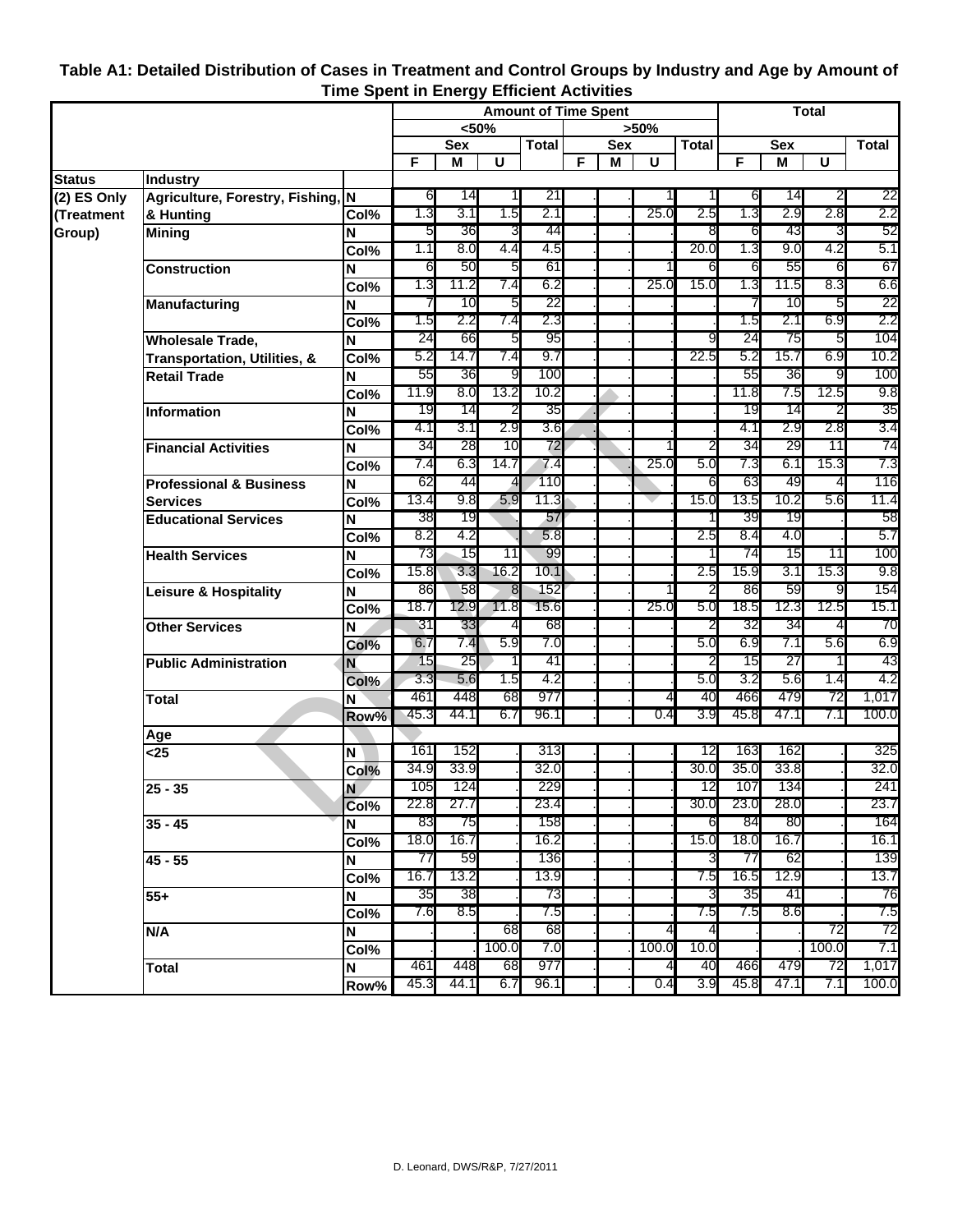# **Table A1: Detailed Distribution of Cases in Treatment and Control Groups by Industry and Age by Amount of Time Spent in Energy Efficient Activities**

|                         |                                         |      | <b>Amount of Time Spent</b> |            |       |              |           |                | <b>Total</b> |                |       |            |       |       |
|-------------------------|-----------------------------------------|------|-----------------------------|------------|-------|--------------|-----------|----------------|--------------|----------------|-------|------------|-------|-------|
|                         |                                         |      |                             |            | $50%$ |              |           |                | >50%         |                |       |            |       |       |
|                         |                                         |      |                             | <b>Sex</b> |       | <b>Total</b> |           | <b>Sex</b>     |              | <b>Total</b>   |       | <b>Sex</b> |       | Total |
|                         |                                         |      | F                           | M          | U     |              | F         | M              | U            |                | F     | M          | U     |       |
| (4) Neither UI Industry |                                         |      |                             |            |       |              |           |                |              |                |       |            |       |       |
| <b>Nor ES</b>           | Agriculture, Forestry, Fishing, N       |      | 16                          | 39         | 3     | 58           |           | З              | 3            | 6              | 16    | 42         | 6     | 64    |
| (Control                | & Hunting                               | Col% | 1.2                         | 2.9        | 1.5   | 2.0          |           | 2.9            | 23.1         | 4.5            | 1.2   | 2.9        | 2.8   | 2.1   |
| Group)                  | <b>Mining</b>                           | N    | 22                          | 115        | 9     | 146          |           | 14             |              | 15             | 23    | 129        | 9     | 161   |
|                         |                                         | Col% | 1.6                         | 8.6        | 4.4   | 5.0          | 5.6       | 13.6           |              | 11.2           | 1.7   | 8.9        | 4.1   | 5.3   |
|                         | <b>Construction</b>                     | N    | 18                          | 153        | 15    | 186          |           | 23             | ვ            | 26             | 18    | 176        | 18    | 212   |
|                         |                                         | Col% | 1.3                         | 11.4       | 7.3   | 6.4          |           | 22.3           | 23.1         | 19.4           | 1.3   | 12.2       | 8.3   | 6.9   |
|                         | <b>Manufacturing</b>                    | N    | 29                          | 29         | 15    | 73           |           | 3              |              | 3              | 29    | 32         | 15    | 76    |
|                         |                                         | Col% | 2.1                         | 2.2        | 7.3   | 2.5          |           | 2.9            |              | 2.2            | 2.1   | 2.2        | 6.9   | 2.5   |
|                         | <b>Wholesale Trade,</b>                 | N    | 54                          | 210        | 15    | 279          | 1         | 29             | 1            | 31             | 55    | 239        | 16    | 310   |
|                         | <b>Transportation, Utilities, &amp;</b> | Col% | 3.9                         | 15.6       | 7.3   | 9.6          | 5.6       | 28.2           | 7.7          | 23.1           | 4.0   | 16.5       | 7.3   | 10.2  |
|                         | <b>Retail Trade</b>                     | N    | 161                         | 101        | 28    | 290          |           |                |              |                | 161   | 101        | 28    | 290   |
|                         |                                         | Col% | 11.8                        | 7.5        | 13.7  | 9.9          |           |                |              |                | 11.6  | 7.0        | 12.8  | 9.5   |
|                         | <b>Information</b>                      | N    | 53                          | 46         | 6     | 105          |           |                |              |                | 54    | 46         | 6     | 106   |
|                         |                                         | Col% | 3.9                         | 3.4        | 2.9   | 3.6          | 5.6       |                |              | 0.7            | 3.9   | 3.2        | 2.8   | 3.5   |
|                         | <b>Financial Activities</b>             | N    | 111                         | 77         | 30    | 218          | 1         | 1              | 2            | $\overline{4}$ | 112   | 78         | 32    | 222   |
|                         |                                         | Col% | 8.1                         | 5.7        | 14.6  | 7.5          | 5.6       | 1.0            | 15.4         | 3.0            | 8.1   | 5.4        | 14.7  | 7.3   |
|                         | <b>Professional &amp; Business</b>      | N    | 171                         | 137        | 12    | 320          | 4         | 16             |              | 20             | 175   | 153        | 12    | 340   |
|                         | <b>Services</b>                         | Col% | 12.5                        | 10.2       | 5.9   | 11.0         | 22.2      | 15.5           |              | 14.9           | 12.6  | 10.6       | 5.5   | 11.1  |
|                         | <b>Educational Services</b>             | N    | 114                         | 57         |       | 171          |           |                |              |                | 114   | 57         |       | 171   |
|                         |                                         | Col% | 8.3                         | 4.2        |       | 5.9          |           |                |              |                | 8.2   | 3.9        |       | 5.6   |
|                         | <b>Health Services</b>                  | N    | 214                         | -49        | 33    | 296          | 3         |                |              | 4              | 217   | 50         | 33    | 300   |
|                         |                                         | Col% | 15.6                        | 3.6        | 16.1  | 10.1         | 16.7      | 1.0            |              | 3.0            | 15.6  | 3.5        | 15.1  | 9.8   |
|                         | <b>Leisure &amp; Hospitality</b>        | N    | 254                         | 180        | 24    | 458          |           | 8              | 4            | 13             | 255   | 188        | 28    | 471   |
|                         |                                         | Col% | 18.6                        | 13.4       | 11.7  | 15.7         | 5.6       | 7.8            | 30.8         | 9.7            | 18.4  | 13.0       | 12.8  | 15.4  |
|                         | <b>Other Services</b>                   | N    | 103                         | 80         | 12    | 195          | 6         | 4              |              | 10             | 109   | 84         | 12    | 205   |
|                         |                                         | Col% | 7.5                         | 6.0        | 5.9   | 6.7          | 33.3      | 3.9            |              | 7.5            | 7.9   | 5.8        | 5.5   | 6.7   |
|                         | <b>Public Administration</b>            | N    | 49                          | 70         | 3     | 122          |           |                |              | 1              | 49    | 71         | 3     | 123   |
|                         |                                         | Col% | 3.6                         | 5.2        | 1.5   | 4.2          |           | 1.0            |              | 0.7            | 3.5   | 4.9        | 1.4   | 4.0   |
|                         | <b>Total</b>                            | N    | 1,369                       | 1,343      | 205   | 2,917        | 18        | 103            | 13           | 134            | 1,387 | 1,446      | 218   | 3,051 |
|                         |                                         | Row% | 44.9                        | 44.0       | 6.7   | 95.6         | 0.6       | 3.4            | 0.4          | 4.4            | 45.5  | 47.4       | 7.1   | 100.0 |
|                         | Age                                     |      |                             |            |       |              |           |                |              |                |       |            |       |       |
|                         | $25$                                    | ΙN   | 482                         | 438        |       | 920          | 9         | 31             |              | 40             | 491   | 469        |       | 960   |
|                         |                                         | Col% | 35.2                        | 32.6       |       | 31.5         | 50.0      | 30.1           |              | 29.9           | 35.4  | 32.4       |       | 31.5  |
|                         | $25 - 35$                               | N    | 300                         | 378        |       | 678          | 2         | 29             |              | 31             | 302   | 407        |       | 709   |
|                         |                                         | Col% | 21.9                        | 28.1       |       |              |           | 23.2 11.1 28.2 |              | 23.1           | 21.8  | 28.1       |       | 23.2  |
|                         | $35 - 45$                               | N    | 247                         | 224        |       | 471          | 4         | 20             |              | 24             | 251   | 244        |       | 495   |
|                         |                                         | Col% | 18.0                        | 16.7       |       |              | 16.1 22.2 | 19.4           |              | 17.9           | 18.1  | 16.9       |       | 16.2  |
|                         | 45 - 55                                 | N    | 238                         | 187        |       | 425          | 3         | 14             |              | 17             | 241   | 201        |       | 442   |
|                         |                                         | Col% | 17.4                        | 13.9       |       |              | 14.6 16.7 | 13.6           |              | 12.7           | 17.4  | 13.9       |       | 14.5  |
|                         | $55+$                                   | N    | 102                         | 116        |       | 218          |           | 9              |              | 9              | 102   | 125        |       | 227   |
|                         |                                         | Col% | 7.5                         | 8.6        |       | 7.5          |           | 8.7            |              | 6.7            | 7.4   | 8.6        |       | 7.4   |
|                         | N/A                                     | N    |                             |            | 205   | 205          |           |                | 13           | 13             |       |            | 218   | 218   |
|                         |                                         | Col% |                             |            | 100.0 | 7.0          |           |                | 100.0        | 9.7            |       |            | 100.0 | 7.1   |
|                         | <b>Total</b>                            | ΙN   | 1,369                       | 1,343      | 205   | 2,917        | 18        | 103            | 13           | 134            | 1,387 | 1,446      | 218   | 3,051 |
|                         |                                         | Row% | 44.9                        | 44.0       | 6.7   | 95.6         | 0.6       | 3.4            | 0.4          | 4.4            | 45.5  | 47.4       | 7.1   | 100.0 |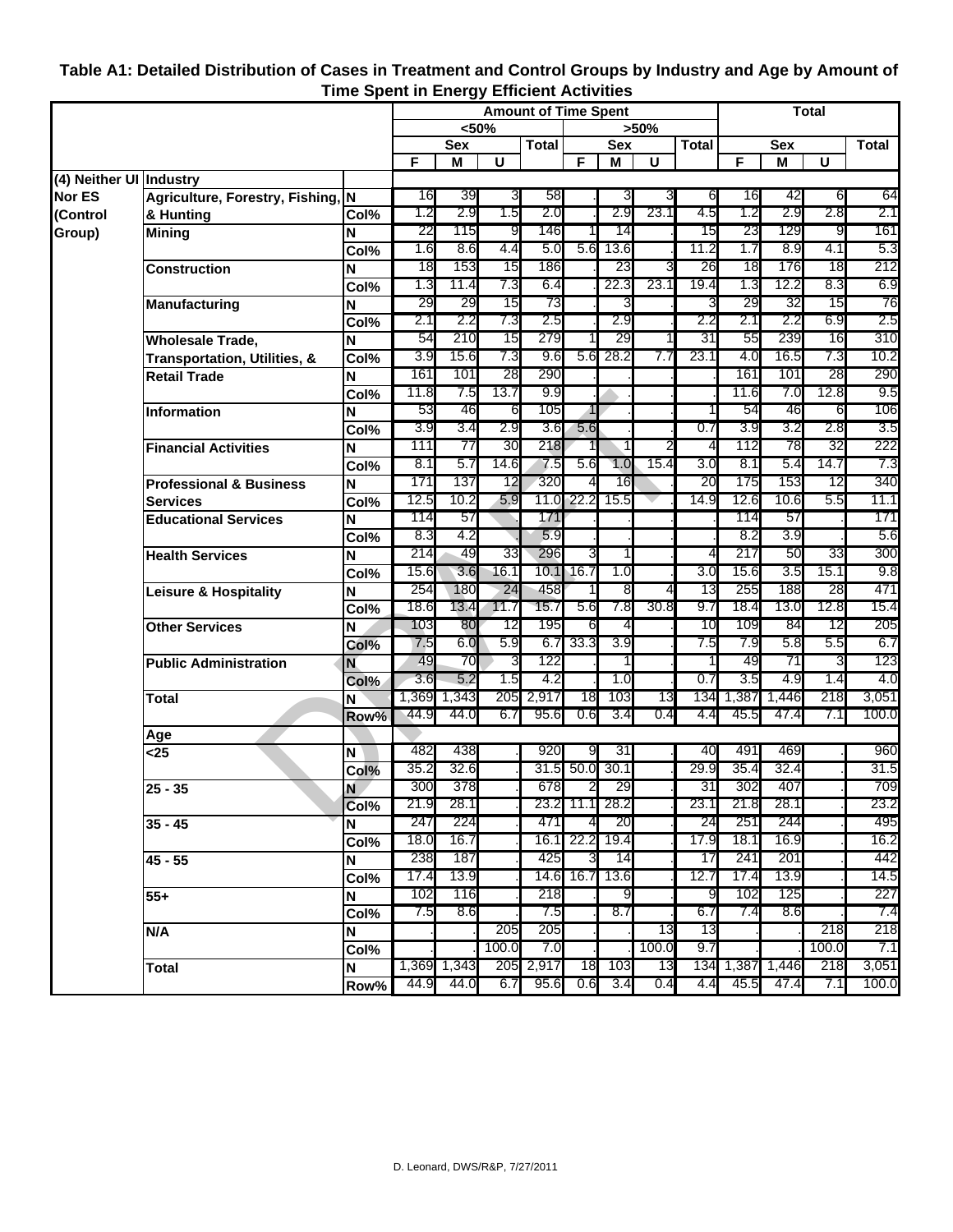|       |                                         |             | - <b>1</b> - - - - - - -<br><b>Amount of Time Spent</b> |             |                |       |            |                |              | <b>Total</b> |       |             |              |       |
|-------|-----------------------------------------|-------------|---------------------------------------------------------|-------------|----------------|-------|------------|----------------|--------------|--------------|-------|-------------|--------------|-------|
|       |                                         |             | $50%$                                                   |             |                | >50%  |            |                |              |              |       |             |              |       |
|       |                                         |             | <b>Sex</b>                                              |             | <b>Total</b>   |       | <b>Sex</b> |                | <b>Total</b> | <b>Sex</b>   |       |             | <b>Total</b> |       |
|       |                                         |             | F                                                       | М           | U              |       | F          | M              | U            |              | F     | M           | U            |       |
| Total | <b>Industry</b>                         |             |                                                         |             |                |       |            |                |              |              |       |             |              |       |
|       | Agriculture, Forestry, Fishing, N       |             | 22                                                      | 53          | 4              | 79    |            | 3              | 4            |              | 22    | 56          | 8            | 86    |
|       | & Hunting                               | Col%        | 1.2                                                     | 3.0         | 1.5            | 2.0   |            | 2.2            | 23.5         | 4.0          | 1.2   | 2.9         | 2.8          | 2.1   |
|       | <b>Mining</b>                           | N           | 27                                                      | 151         | 12             | 190   | 2          | 21             |              | 23           | 29    | 172         | 12           | 213   |
|       |                                         | Col%        | 1.5                                                     | 8.4         | 4.4            | 4.9   | 8.7        | 15.7           |              | 13.2         | 1.6   | 8.9         | 4.1          | 5.2   |
|       | <b>Construction</b>                     | N           | 24                                                      | 203         | 20             | 247   |            | 28             | 4            | 32           | 24    | 231         | 24           | 279   |
|       |                                         | Col%        | 1.3                                                     | 11.3        | 7.3            | 6.3   |            | 20.9           | 23.5         | 18.4         | 1.3   | 12.0        | 8.3          | 6.9   |
|       | <b>Manufacturing</b>                    | N           | 36                                                      | 39          | 20             | 95    |            | 3              |              | 3            | 36    | 42          | 20           | 98    |
|       |                                         | Col%        | 2.0                                                     | 2.2         | 7.3            | 2.4   |            | 2.2            |              | 1.7          | 1.9   | 2.2         | 6.9          | 2.4   |
|       | <b>Wholesale Trade,</b>                 | N           | 78                                                      | 276         | 20             | 374   |            | 38             |              | 40           | 79    | 314         | 21           | 414   |
|       | <b>Transportation, Utilities, &amp;</b> | Col%        | 4.3                                                     | 15.4        | 7.3            | 9.6   | 4.3        | 28.4           | 5.9          | 23.0         | 4.3   | 16.3        | 7.2          | 10.2  |
|       | <b>Retail Trade</b>                     | $\mathbf N$ | 216                                                     | 137         | 37             | 390   |            |                |              |              | 216   | 137         | 37           | 390   |
|       |                                         | Col%        | 11.8                                                    | 7.6         | 13.6           | 10.0  |            |                |              |              | 11.7  | 7.1         | 12.8         | 9.6   |
|       | <b>Information</b>                      | N           | 72                                                      | 60          | 8              | 140   |            |                |              | 1            | 73    | 60          | 8            | 141   |
|       |                                         | Col%        | 3.9                                                     | 3.4         | 2.9            | 3.6   | 4.3        |                |              | 0.6          | 3.9   | 3.1         | 2.8          | 3.5   |
|       | <b>Financial Activities</b>             | N           | 145                                                     | 105         | 40             | 290   |            | Σ              | 3            | 6            | 146   | 107         | 43           | 296   |
|       |                                         | Col%        | 7.9                                                     | 5.9         | 14.7           | 7.4   | 4.3        | 1.5            | 17.6         | 3.4          | 7.9   | 5.6         | 14.8         | 7.3   |
|       | <b>Professional &amp; Business</b>      | N           | 233                                                     | 181         | 16             | 430   | 5          | 21             |              | 26           | 238   | 202         | 16           | 456   |
|       | <b>Services</b>                         | Col%        | 12.7                                                    | 10.1        | 5.9            |       | 11.0 21.7  | 15.7           |              | 14.9         | 12.8  | 10.5        | 5.5          | 11.2  |
|       | <b>Educational Services</b>             | N           | 152                                                     | 76          |                | 228   |            |                |              | 1            | 153   | 76          |              | 229   |
|       |                                         | Col%        | 8.3                                                     | 4.2         |                | 5.9   | 4.3        |                |              | 0.6          | 8.3   | 3.9         |              | 5.6   |
|       | <b>Health Services</b>                  | N           | 287                                                     | 64          | 44             | 395   | 4          |                |              | 5            | 291   | 65          | 44           | 400   |
|       |                                         | Col%        | 15.7                                                    | 3.6         | 16.1           |       | 10.1 17.4  | 0.7            |              | 2.9          | 15.7  | 3.4         | 15.2         | 9.8   |
|       | <b>Leisure &amp; Hospitality</b>        | N           | 340                                                     | 238         | 32             | 610   |            | 9              | G            | 15           | 341   | 247         | 37           | 625   |
|       |                                         | Col%        | 18.6                                                    | 13.3        | 11.7           | 15.7  | 4.3        | 6.7            | 29.4         | 8.6          | 18.4  | 12.8        | 12.8         | 15.4  |
|       | <b>Other Services</b>                   | N           | 134                                                     | 113         | 16             | 263   |            | 5              |              | 12           | 141   | 118         | 16           | 275   |
|       |                                         | Col%        | 7.3                                                     | 6.3         | 5.9            | 6.8   | 30.4       | 3.7            |              | 6.9          | 7.6   | 6.1         | 5.5          | 6.8   |
|       | <b>Public Administration</b>            | N           | 64                                                      | 95          | $\overline{4}$ | 163   |            | 3              |              | 3            | 64    | 98          | 4            | 166   |
|       |                                         | Col%        | 3.5                                                     | 5.3         | 1.5            | 4.2   |            | 2.2            |              | 1.7          | 3.5   | 5.1         | 1.4          | 4.1   |
|       | Total                                   | N           | 1,830                                                   | 1,791       | 273            | 3,894 | 23         | 134            | 17           | 174          | 1,853 | 1,925       | 290          | 4,068 |
|       |                                         | Row%        | 45.0                                                    | 44.0        | 6.7            | 95.7  | 0.6        | 3.3            | 0.4          | 4.3          | 45.6  | 47.3        | 7.1          | 100.0 |
|       | Age                                     |             |                                                         |             |                |       |            |                |              |              |       |             |              |       |
|       | $25$                                    | N           | 643                                                     | 590         |                | 1,233 | 11         | 41             |              | 52           | 654   | 631         |              | 1,285 |
|       |                                         | Col%        | 35.1                                                    | 32.9        |                | 31.7  |            | 47.8 30.6      |              | 29.9         | 35.3  | 32.8        |              | 31.6  |
|       | $25 - 35$                               | N           | 405                                                     | 502         |                | 907   | 4          | 39             |              | 43           | 409   | 541         |              | 950   |
|       |                                         | Col%        | 22.1                                                    | 28.0        |                |       |            | 23.3 17.4 29.1 |              | 24.7         | 22.1  | 28.1        |              | 23.4  |
|       | $35 - 45$                               | N           | 330                                                     | 299         |                | 629   | 5          | 25             |              | 30           | 335   | 324         |              | 659   |
|       |                                         | Col%        | 18.0                                                    | 16.7        |                | 16.2  | 21.7       | 18.7           |              | 17.2         | 18.1  | 16.8        |              | 16.2  |
|       | $45 - 55$                               | N           | 315                                                     | 246         |                | 561   | 3          | 17             |              | 20           | 318   | 263         |              | 581   |
|       |                                         | Col%        | 17.2                                                    | 13.7        |                | 14.4  |            | 13.0 12.7      |              | 11.5         | 17.2  | 13.7        |              | 14.3  |
|       | $55+$                                   | $\mathbf N$ | 137                                                     | 154         |                | 291   |            | 12             |              | 12           | 137   | 166         |              | 303   |
|       |                                         | Col%        | 7.5                                                     | 8.6         |                | 7.5   |            | 9.0            |              | 6.9          | 7.4   | 8.6         |              | 7.4   |
|       |                                         | N           |                                                         |             | 273            | 273   |            |                | 17           | 17           |       |             | 290          | 290   |
|       | N/A                                     | Col%        |                                                         |             | 100.0          | 7.0   |            |                | 100.0        | 9.8          |       |             | 100.0        | 7.1   |
|       |                                         |             |                                                         | 1,830 1,791 | 273            | 3,894 | 23         | 134            | 17           | 174          |       | 1,853 1,925 | 290          | 4,068 |
|       | <b>Total</b>                            | N           | 45.0                                                    | 44.0        | 6.7            | 95.7  | 0.6        | 3.3            | 0.4          | 4.3          | 45.6  | 47.3        | 7.1          | 100.0 |
|       |                                         | Row%        |                                                         |             |                |       |            |                |              |              |       |             |              |       |

### **Table A1: Detailed Distribution of Cases in Treatment and Control Groups by Industry and Age by Amount of Time Spent in Energy Efficient Activities**

U = Demographic data for sex were not available

N/A: Age data not available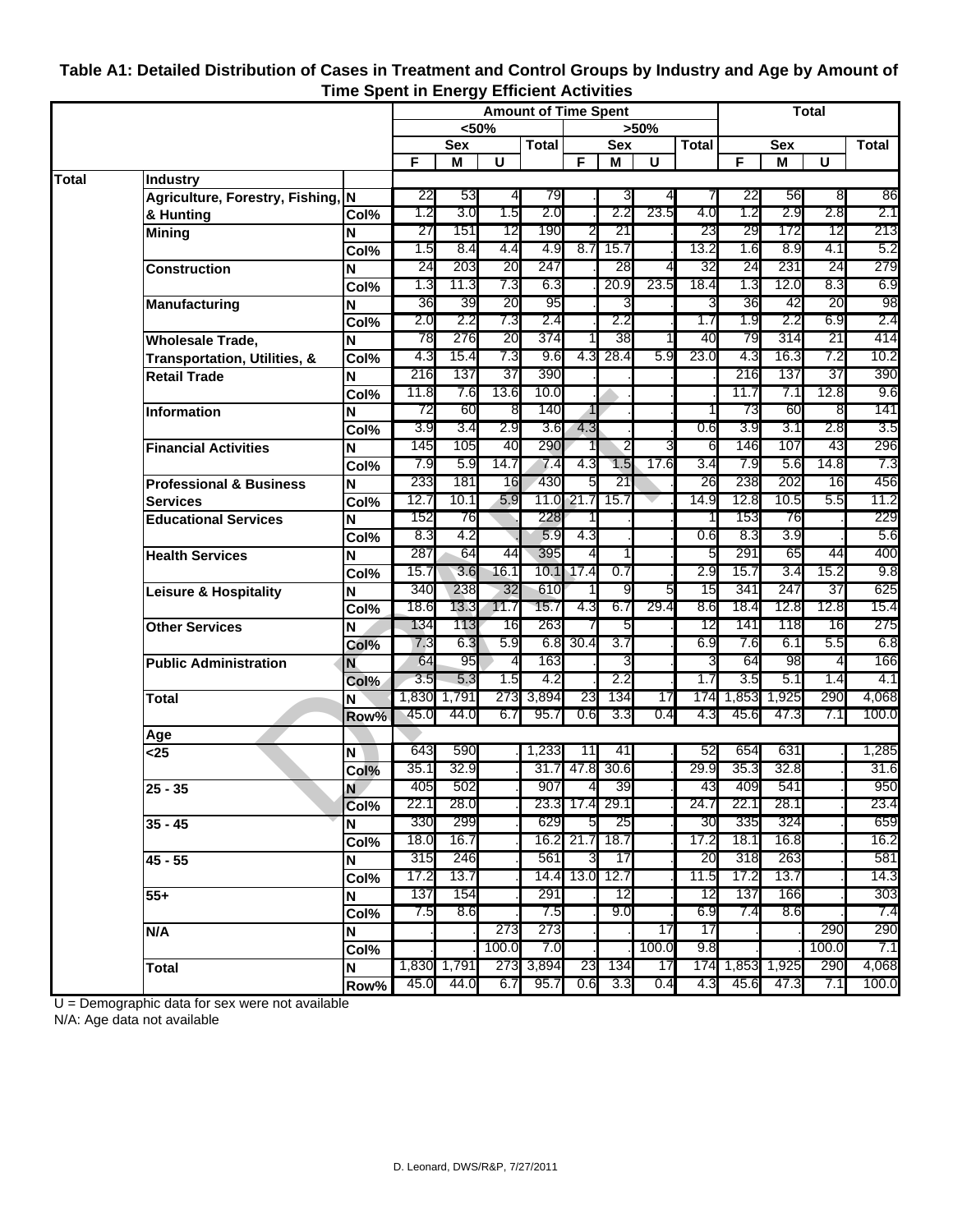Appendix B – Chi-Square Tests for Independence of Demographic Distributions

RAFT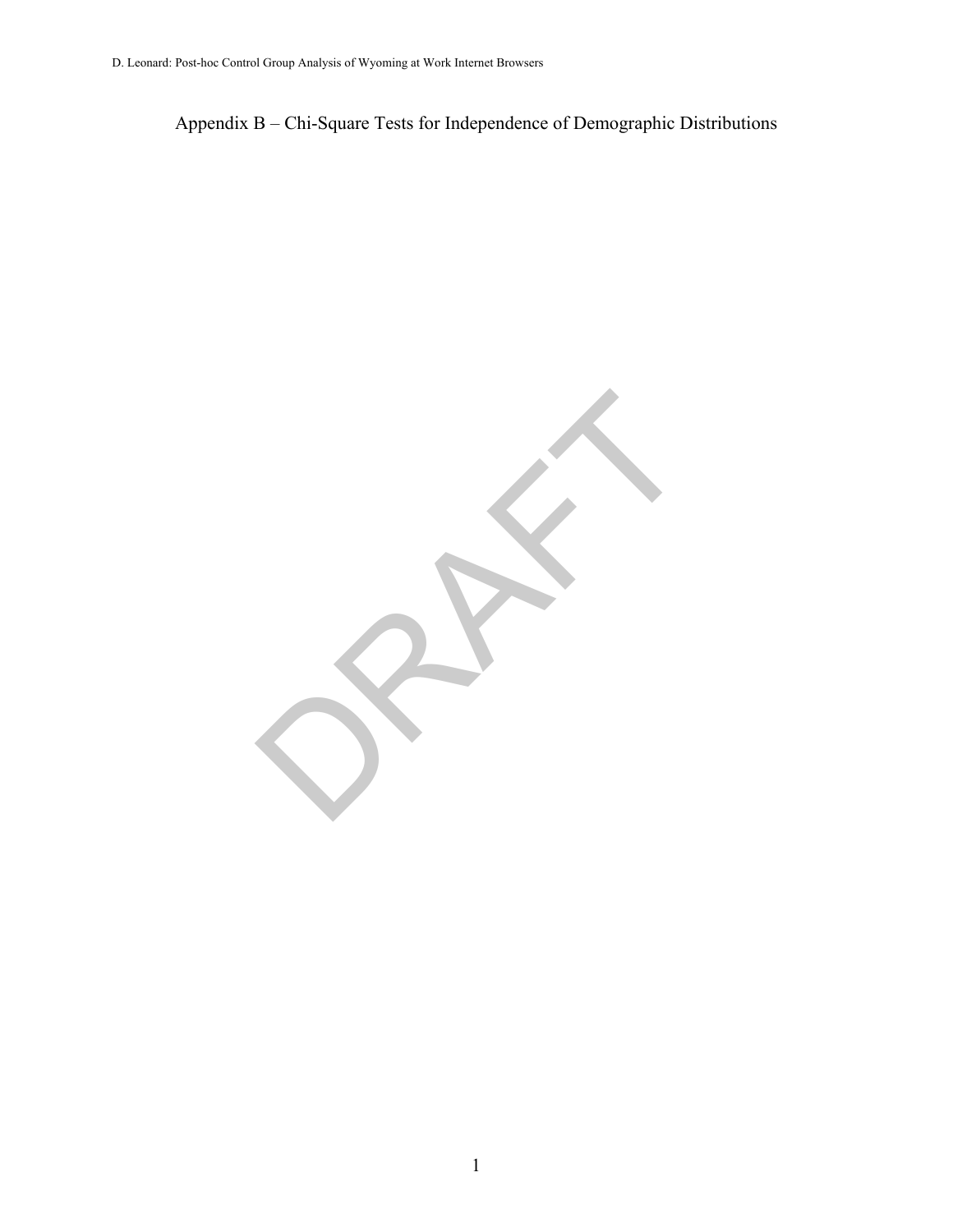#### **Table B1: Chi-Square Test of Sex by Status**

| <b>Statistic</b> | יש     | Valuel | Probl |
|------------------|--------|--------|-------|
| <b>IChi-</b>     | ി<br>∠ | 0.0404 | 0.98  |
| <b>Square</b>    |        |        |       |

#### **Table B2: Chi-Square Test of Age by Status**

| <b>Statistic</b> | υF | Valuel | Probl  |
|------------------|----|--------|--------|
| $ Chi-$          | 5  | 0.496  | 0.9923 |
| <b>Square</b>    |    |        |        |

## **Table B3: Chi-Square Test of Industry by Status**

| <b>IStatistic</b> | יש | Valuel | Probl |
|-------------------|----|--------|-------|
| <b>Chi-</b>       | 13 | 0.8361 |       |
| Square            |    |        |       |

## **Table B4: Chi-Square Test of Time Spent in Energy Efficient Activities by Status**

|                  | Table B3: Chi-Square Test of Industry by Status             |        |             |  |
|------------------|-------------------------------------------------------------|--------|-------------|--|
| <b>Statistic</b> | DFI                                                         | Value  | <b>Prob</b> |  |
| Chi-             | 13                                                          | 0.8361 |             |  |
| <b>Square</b>    |                                                             |        |             |  |
|                  |                                                             |        |             |  |
|                  |                                                             |        |             |  |
|                  |                                                             |        |             |  |
|                  | Table B4: Chi-Square Test of Time Spent in Energy Efficient |        |             |  |
|                  | <b>Activities by Status</b>                                 |        |             |  |
| <b>Statistic</b> | DF                                                          | Value  | <b>Prob</b> |  |
| Chi-             |                                                             | 0.3923 |             |  |
| Square           |                                                             |        | 0.5311      |  |
|                  |                                                             |        |             |  |
|                  |                                                             |        |             |  |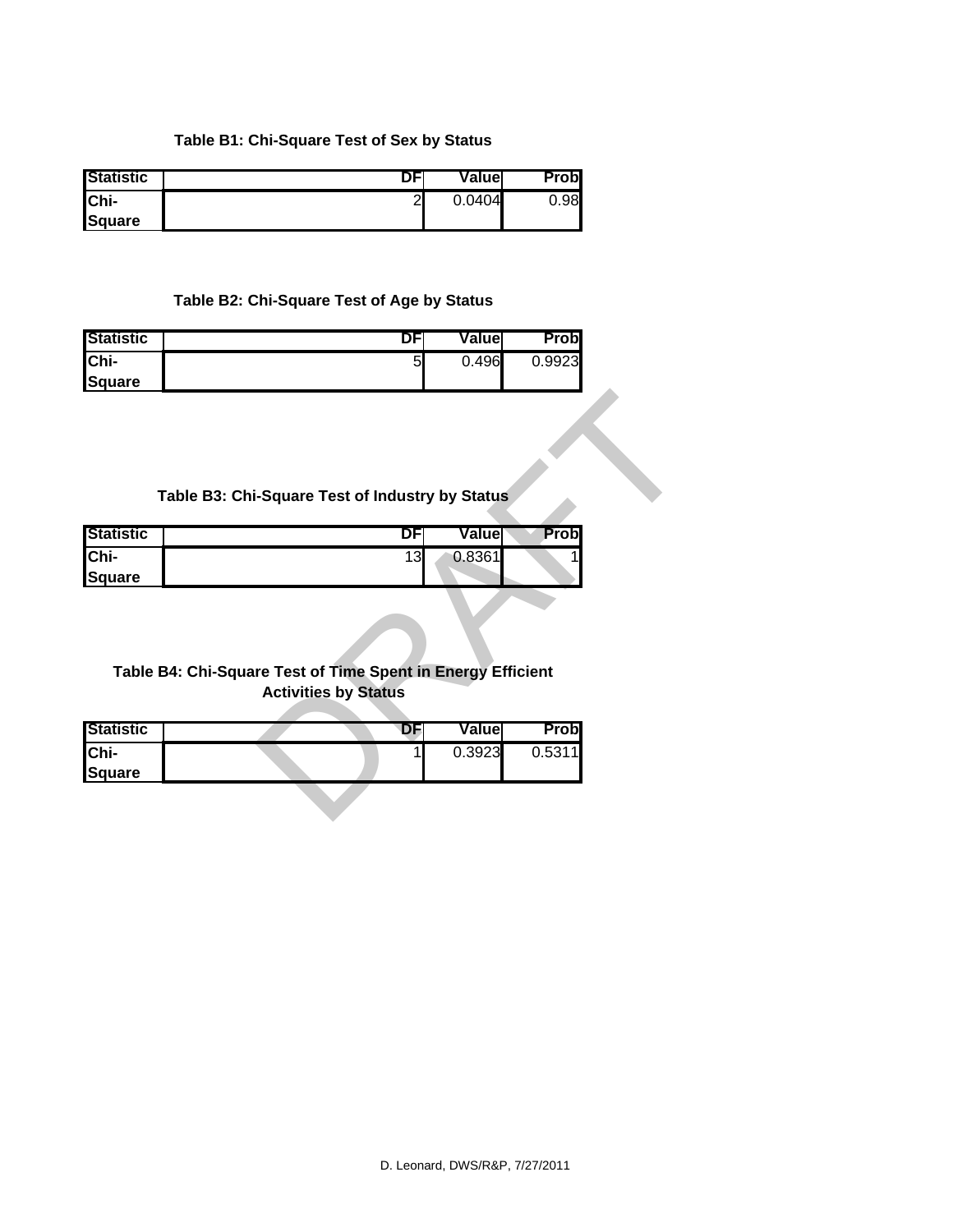#### Appendix C – Median Method of Wage Progression Estimation

Although our earlier wage progression estimates focused on mean<sup>7</sup> values, other options exist for estimating wage progression. One of those methods is by using median<sup>8</sup> values. One weakness in the use of mean values is that a small number of extreme high or low observations can drastically affect the measure of central tendency. This was the reason for trimming the top and bottom one percent of values in the main report. In this section, we begin with a discussion of the cases used in the median wage analysis and then show the differences between the two methods for each cohort.

Table C1 shows the case breakdowns for each method. The mixture of cases is nearly identical from a numerical perspective, but this does not mean all the same cases were selected because of random assignments in the control group. This is shown to give readers confidence in the control group selection method. Example 15 and the same cases between the same cases are spective, but this does not mean all the same cases were<br>the sin the control group. This is shown to give readers confit<br>thod.<br>the differences in the mean and median

Figure C1 shows the differences in the mean and median wage estimation methods. Note that for both the treatment and control groups, the mean wages were greater than the median wages at all points in time. Mean wages tend to be skewed to the right of median wages. There are some large wage values in both treatment and control groups which cause the mean values to be larger than the median values. We do see that at every point in time, the median wage values for the treatment group are greater than those of the control group. Why might this occur? It indicates that the  $50<sup>th</sup>$  percentile for the treatment group is a greater value than the  $50<sup>th</sup>$  percentile wage

 $\overline{a}$ 

 $<sup>7</sup>$  A mean is the arithmetic average of more than one value. For example, the mean of 1, 2, 3, 4, and 5 is</sup>  $(1+2+3+4+5)/5 = 3.2$ <br><sup>8</sup> A median value is the 50<sup>th</sup> percentile or middle value in a sorted series of numbers. For example, the median of the

series 1,2,3,4,5 is 3 because it is the middle value.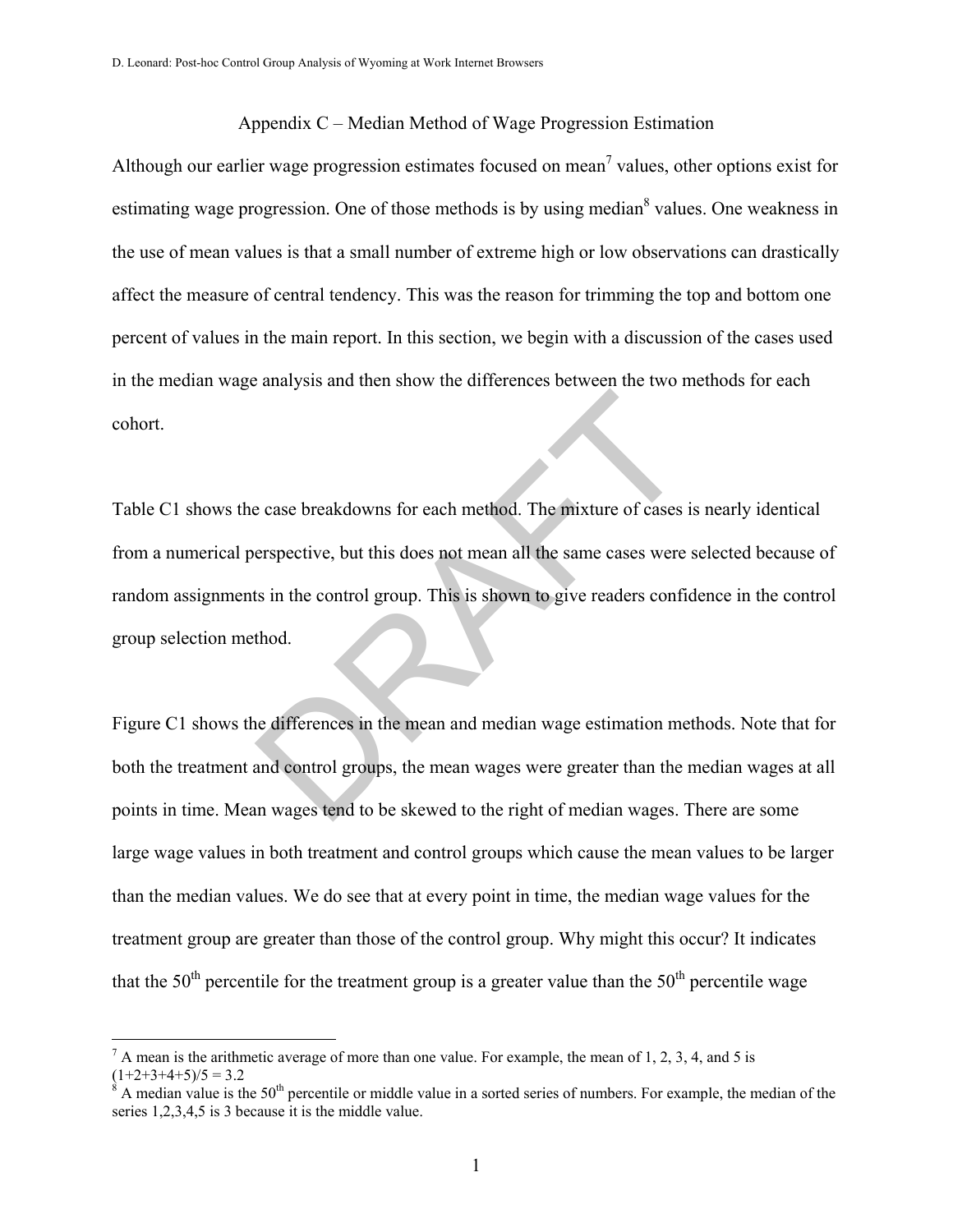value for the control group. Recall that our analysis showed greater concentrations of control group cases in higher wage occupations. This would cause more right-skewed mean values which would not affect the median value since median values are based on a count of values rather than on the magnitude of the values themselves.

RAFT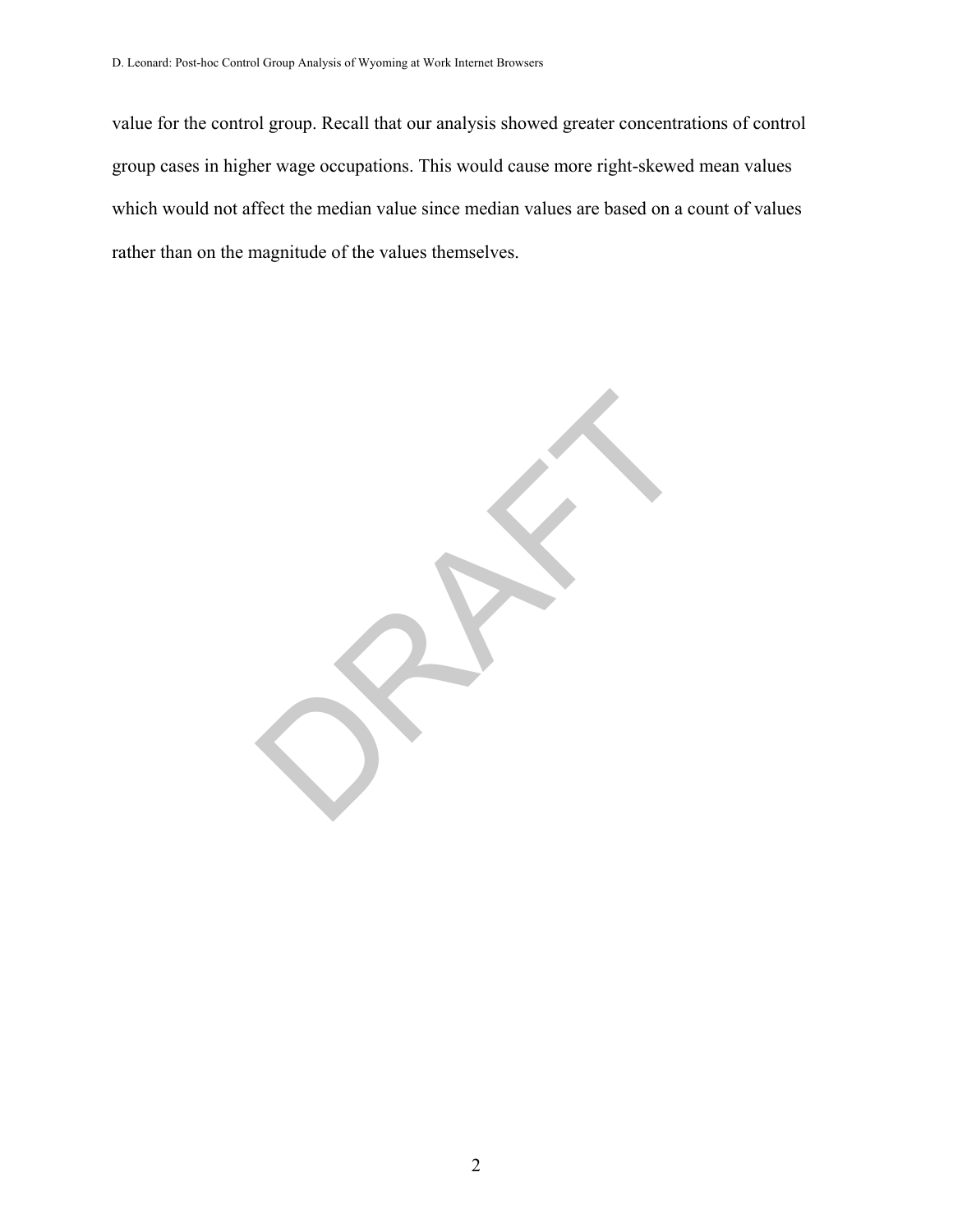|               |        |        |                            |       |       | Total            |
|---------------|--------|--------|----------------------------|-------|-------|------------------|
| <b>Method</b> |        | Date   | <b>Treatments Controls</b> |       | Total | <b>Available</b> |
| Mean          | 2009Q4 |        | 479                        | 1,437 | 1.916 | 3,467            |
| Mean          | 2010Q1 |        | 538                        | 1.614 | 2,152 | 3,212            |
|               |        | Totals | 1,017                      | 3,051 | 4,068 | 6,679            |
| Median        | 2009Q4 |        | 487                        | 1.461 | 1.948 | 3,467            |
| Median        | 2010Q1 |        | 533                        | 1,599 | 2,132 | 3,212            |
|               |        | Totals | 1,020                      | 3,060 | 4,080 | 6,679            |

# **Table C1: Final Distribution of Cases Used in Analysis**

RAFT